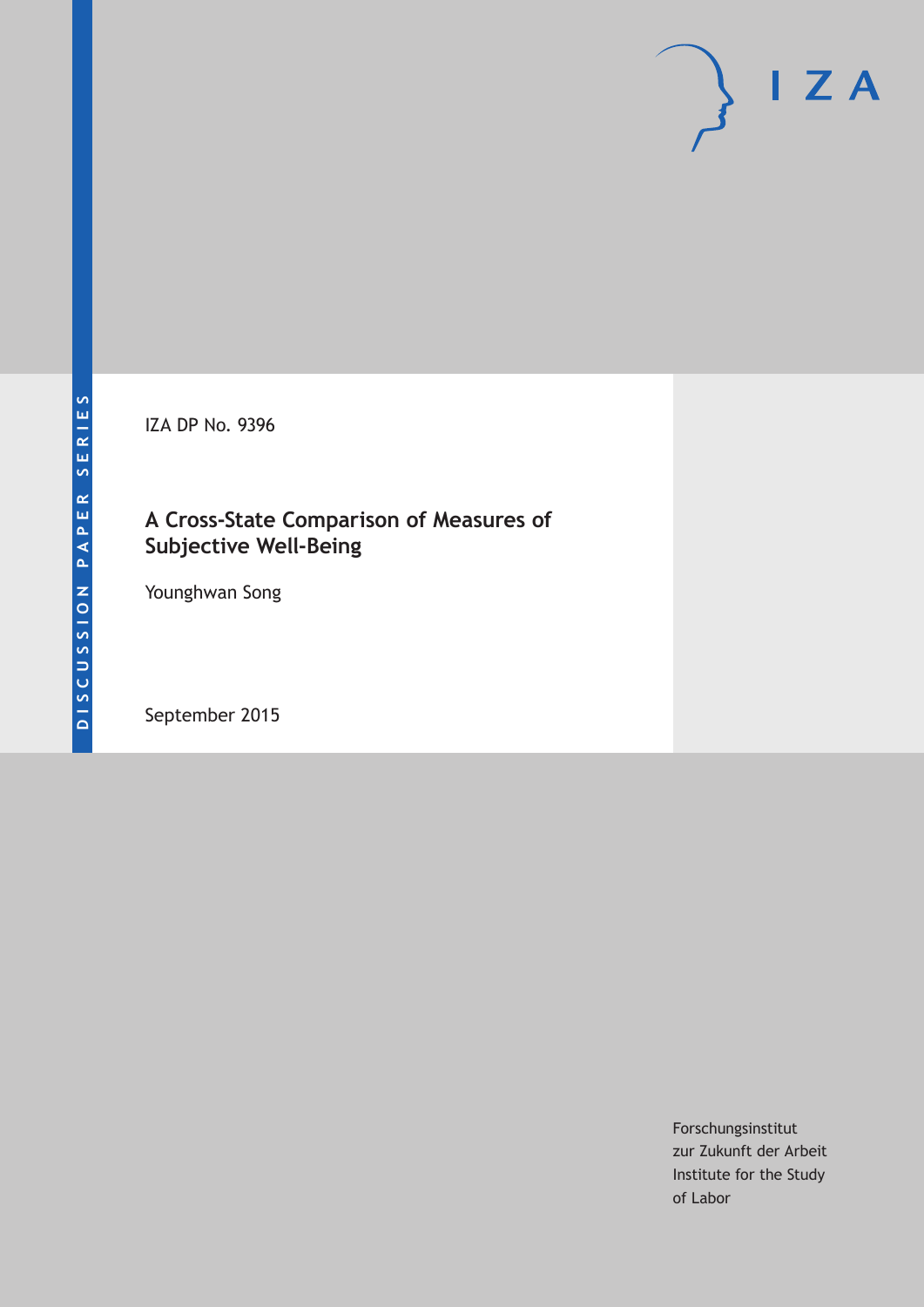# **A Cross-State Comparison of Measures of Subjective Well-Being**

**Younghwan Song** 

*Union College and IZA* 

Discussion Paper No. 9396 September 2015

IZA

P.O. Box 7240 53072 Bonn Germany

Phone: +49-228-3894-0 Fax: +49-228-3894-180 E-mail: iza@iza.org

Any opinions expressed here are those of the author(s) and not those of IZA. Research published in this series may include views on policy, but the institute itself takes no institutional policy positions. The IZA research network is committed to the IZA Guiding Principles of Research Integrity.

The Institute for the Study of Labor (IZA) in Bonn is a local and virtual international research center and a place of communication between science, politics and business. IZA is an independent nonprofit organization supported by Deutsche Post Foundation. The center is associated with the University of Bonn and offers a stimulating research environment through its international network, workshops and conferences, data service, project support, research visits and doctoral program. IZA engages in (i) original and internationally competitive research in all fields of labor economics, (ii) development of policy concepts, and (iii) dissemination of research results and concepts to the interested public.

IZA Discussion Papers often represent preliminary work and are circulated to encourage discussion. Citation of such a paper should account for its provisional character. A revised version may be available directly from the author.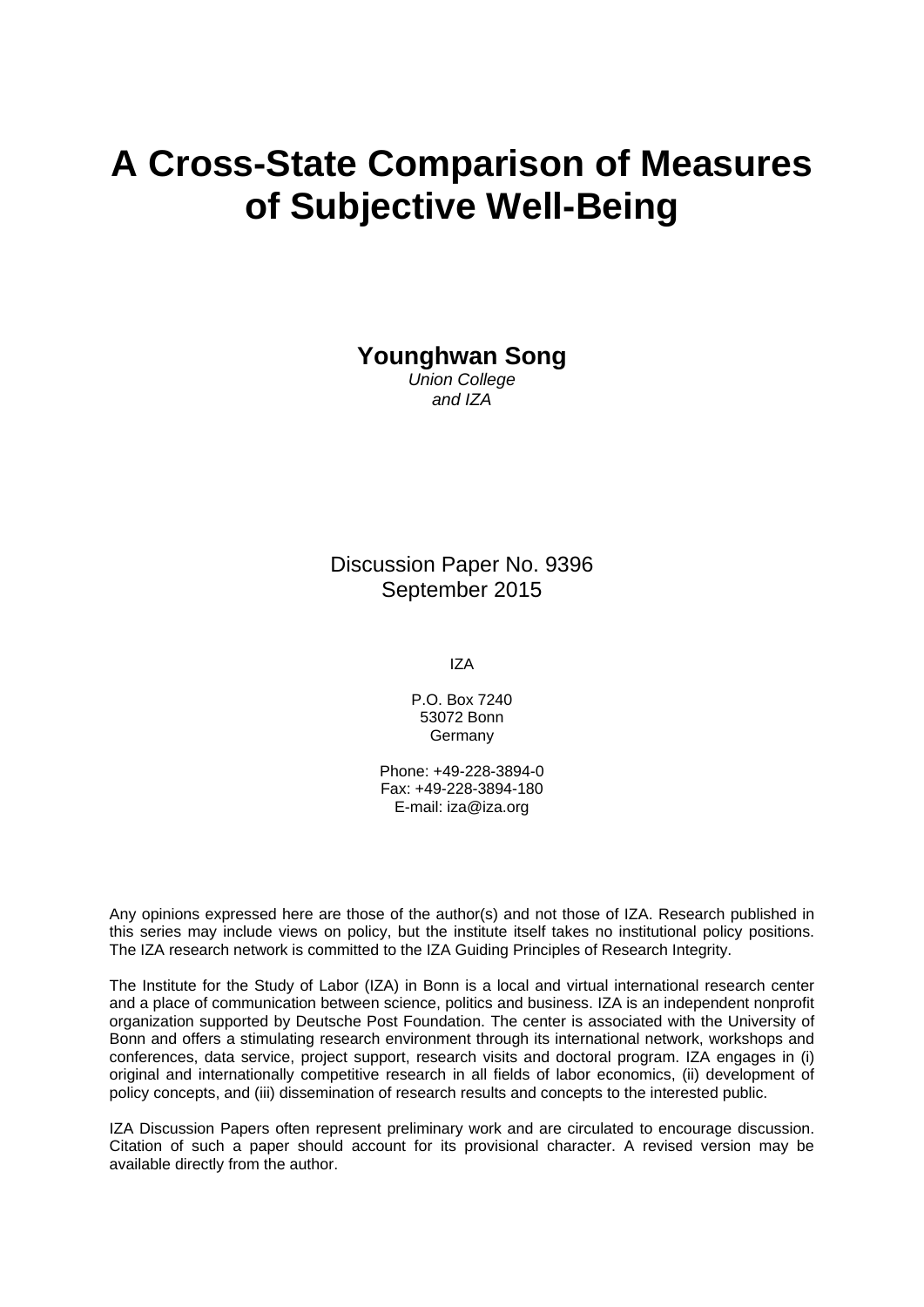IZA Discussion Paper No. 9396 September 2015

# **ABSTRACT**

# **A Cross-State Comparison of Measures of Subjective Well-Being\***

Using data drawn from the 2010 American Time Use Survey Well-Being Module, this study examines the relationship between three measures of subjective well-being based on timeuse data and an objective measure of well-being. Whereas the measures of affect – net affect and the U-index – are uncorrelated with the objective quality-of-life ranking of the fifty states in the United States, the measure of meaningfulness shows a significant correlation with objective ranking. The reason for the significant correlation between the measure of meaningfulness and the objective measure of well-being is because, when engaged in similar activities, people living in states with better quality of life felt, after controlling for their individual characteristics, their lives to be more meaningful than those living in states with poor amenities, not because time use varies substantially by state.

JEL Classification: I31, J22

Keywords: time use, subjective well-being, U-index, net affect, meaningfulness

Corresponding author:

Younghwan Song Department of Economics Union College 807 Union Street Schenectady, NY 12308 USA E-mail: songy@union.edu

 $\overline{a}$ 

<sup>\*</sup> I would like to thank participants at the Annual Conference of the International Association for Time Use Research, Aug 22-24, 2012, Matsue, Japan and the Perspectives on Time Use in the U.S. Conference in Washington, DC, June 23-24, 2014 for valuable comments.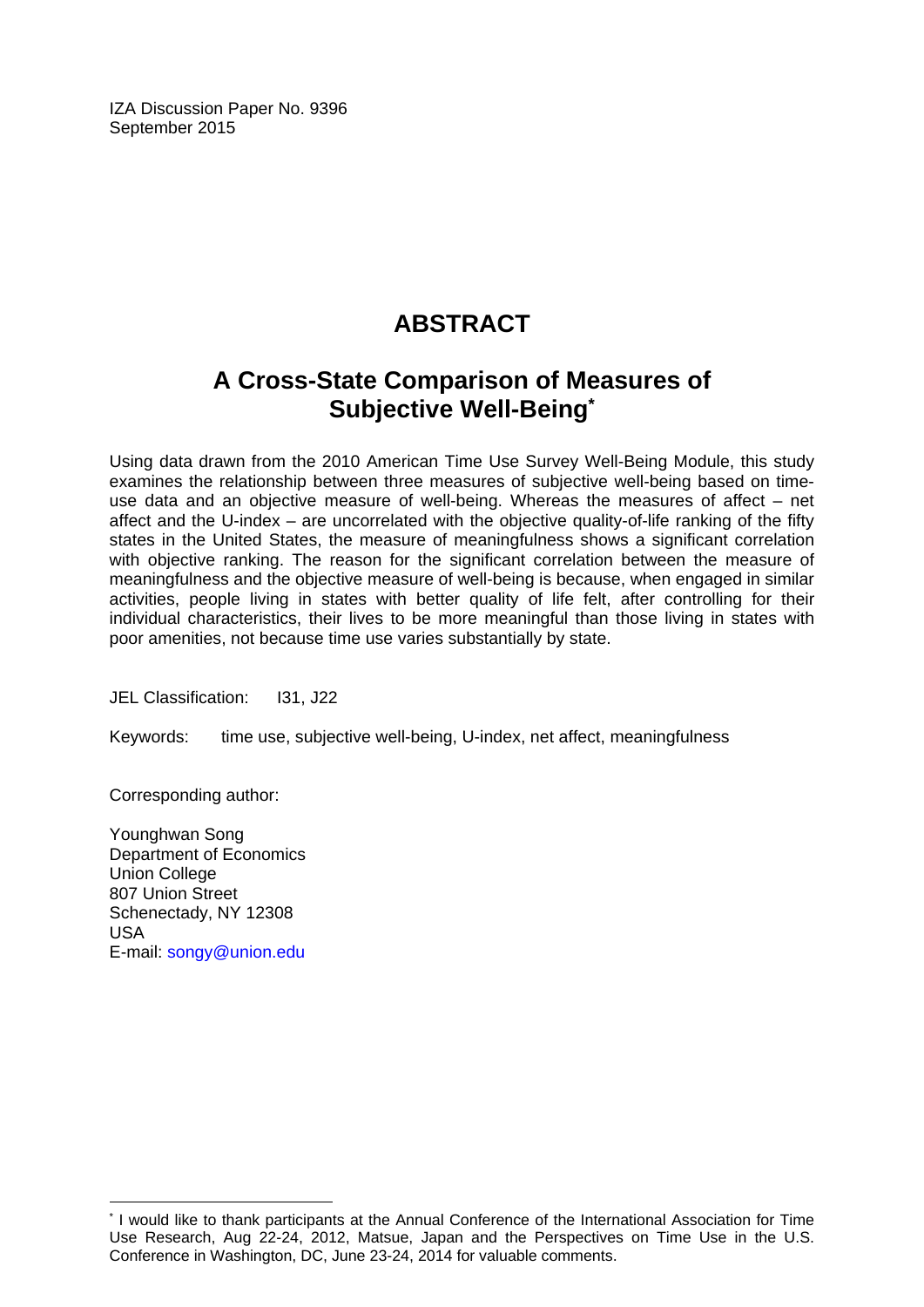#### **1. Introduction**

Recently, economists and policy makers have increased their interests in measures of subjective well-being (Di Tella and MacCulloch 2006; Dolan and Metcalfe 2012; Frey and Stutzer 2002; Stiglitz, Sen, and Fitoussi 2009). For example, Stiglitz et al. (2009) pointed out that quality of life depends on multi-dimensions—material living standards; health; education; personal activities; political voice and governance; social connections and relationships; environment; and personal/economic security—but many of these dimensions are not included in conventional income measures, and hence suggested employing both objective and subjective measures to get information about people's well-being.

An often-used measure of subjective well-being is based on a single survey question regarding global life satisfaction, such as "In general, how satisfied are you with your life?" in the Behavioral Risk Factor Surveillance System (BRFSS). The four valid responses to the question—very satisfied, satisfied, dissatisfied, and very dissatisfied—are ordinal but can be treated in a cardinal way by assigning 1 to 4, where "very satisfied" is assigned 4 (Oswald and Wu 2010). However, it is well known that reports of subjective well-being based on a single question on global life satisfaction do not reflect stable inner states of well-being: they are rather judgments that individuals form on the spot and thus are influenced by contexts and moods and neglect the duration of the life episode (Schwarz and Strack 1999). As a way to overcome these problems, Kahneman, Krueger, Schkade, Schwarz, and Stone (2004a) suggested collecting moment-to-moment feelings by using the Day Reconstruction Method (DRM). In the DRM, respondents first fill out a detailed time diary of the previous day and then provide numerical responses. For example, the DRM uses a scale from 0 to 6 about how they felt during each episode on selected affect dimensions, such as happy, warm/friendly, enjoying myself, frustrated/annoyed, depressed/blue, hassled/pushed around, angry/hostile, worried/anxious, and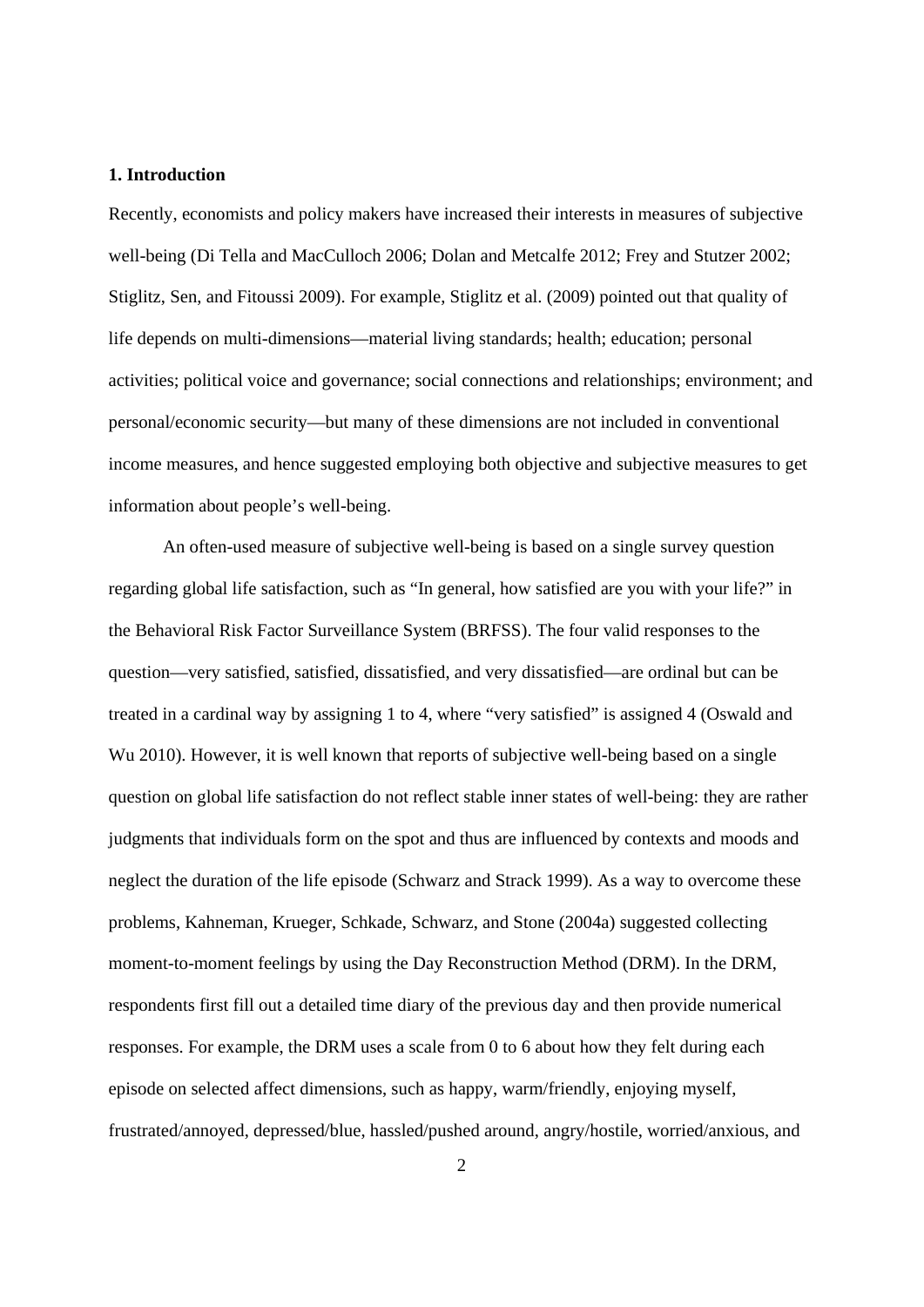criticized/put down. Though the DRM involves a retrospective report on an emotional state, Kahneman, Krueger, Schkade, Schwarz, and Stone (2004b) showed that the DRM achieves accurate recall: the diurnal patterns of affect and tiredness from the DRM match those from the more expensive Experience Sampling Method, which collects information on respondents' experiences in real time through an electronic diary. Kahneman et al. (2004a) defined net affect as the average of positive emotion less the negative ones for each episode and suggested the population average of duration-weighted net affect as a new measure of national well-being.

One common problem with both global life satisfaction and net affect is that respondents may interpret and use the response categories differently, making interpersonal comparison difficult. As an alternative measure of subjective well-being, Kahneman and Krueger (2006) and Krueger, Kahneman, Schkade, Schwarz, and Stone (2009) proposed the U-index, which is based on an individual's time-use data and measures the percent of time the respondent spends in an unpleasant state. An episode is classified as unpleasant if the highest rating on any negative affect dimension is strictly greater than the ratings of positive affect dimensions. Therefore, even if different respondents interpret and use the response categories differently, the U-index still allows for interpersonal comparison as long as each individual uses the same response categories for both negative and positive affect dimensions.

While global life satisfaction represents a respondent's assessment of how well one's life desires and goals are satisfied, both the U-index and net affect represent a respondent's assessment of moment-to-moment positive and negative affect dimensions and the use of time in activities with various affect dimensions during a short period, usually a day. Because of these differences, global life satisfaction is moderately correlated (0.38) with daily net affect at the individual level (Kahneman et al. 2004b, p. 1779). Similarly, Knabe, Rätzel, Schöb, and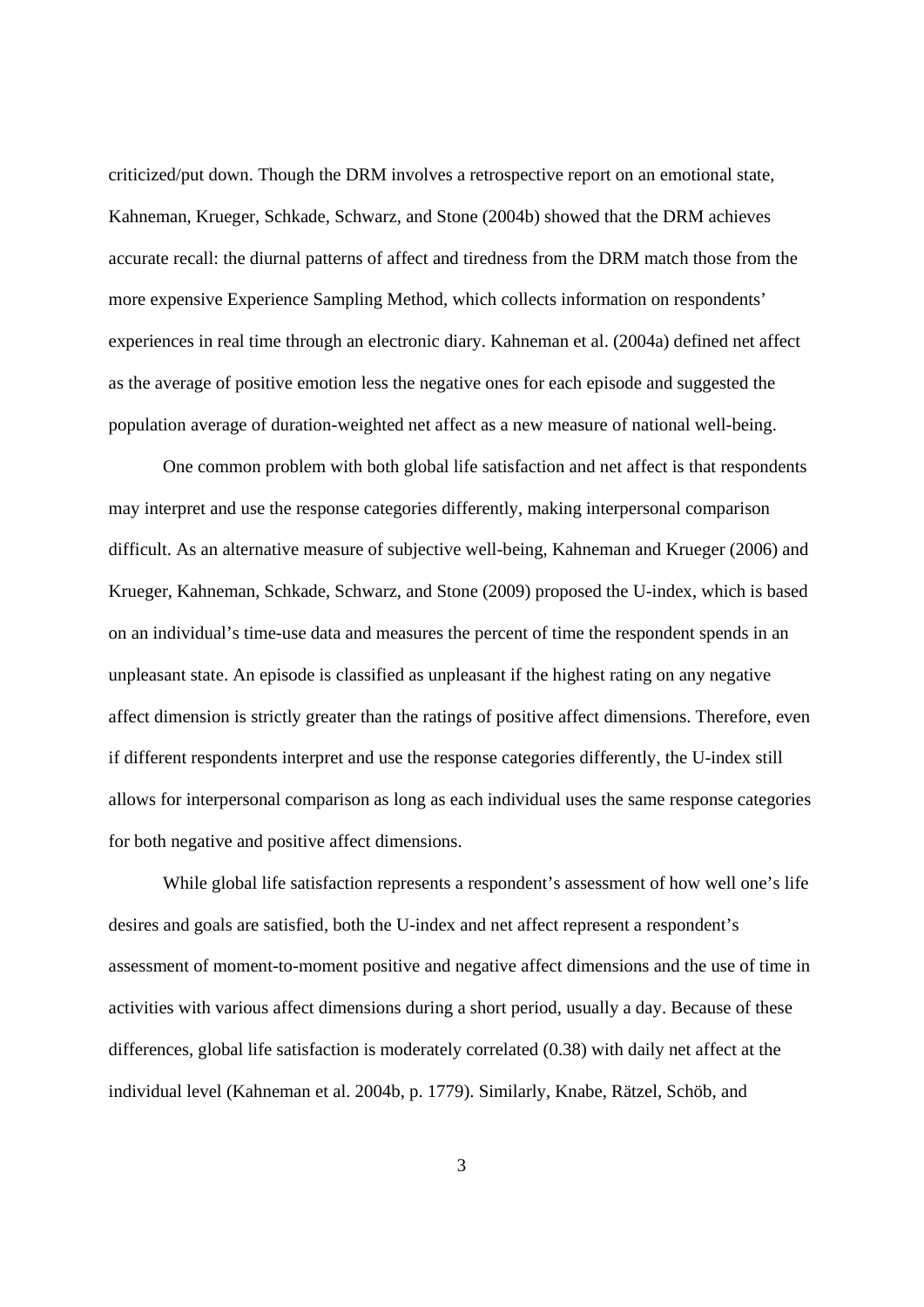Weimann (2010) found that, at the individual level, the correlation of the self-reported general life satisfaction with the two measures of experienced utility—net affect, and the U-index—are weaker (around 0.36 in absolute values) than that between the U-index and net affect (around 0.73 in absolute values).

Furthermore, the measure of global life satisfaction and the U-index may even portray different pictures regarding the well-being of the same people. For example, in an international comparison 810 women in Columbus, U.S.A. and 820 women in Rennes, France, Krueger, Kahneman, Schkade, et al. (2009) and Krueger, Kahneman, Fischler, et al. (2009) showed that whereas American women are more satisfied with their lives than French women, the U-index is lower among French women than among American women, which means that French women spend less of their time engaged in unpleasant activities than American women. Knabe et al. (2010) found that although the employed are more satisfied with their lives than the unemployed, the two measures of experienced utility—net affect and the U-index—do not differ between the two groups because the unemployed can compensate for having more negative affect for similar activities by using the time the employed are at work on more enjoyable activities.

Based on the idea of the U-index, Krueger, Kahneman, Schkade, et al. (2009) suggested development of National Time Accounting (NTA) as a complement to the National Income and Product Accounts, and NTA can be used to compare the well-being of groups of individuals, countries, and eras. To facilitate NTA, they have recommended adding a module on affective experience to the American Time Use Survey (ATUS). Loewenstein (2009), however, argued that the U-index, by categorizing an activity simply as either pleasant or unpleasant, discards useful information to allow for interpersonal comparability. He also suggested that the module should also ask if a particular activity was a "valuable use of time," because the U-index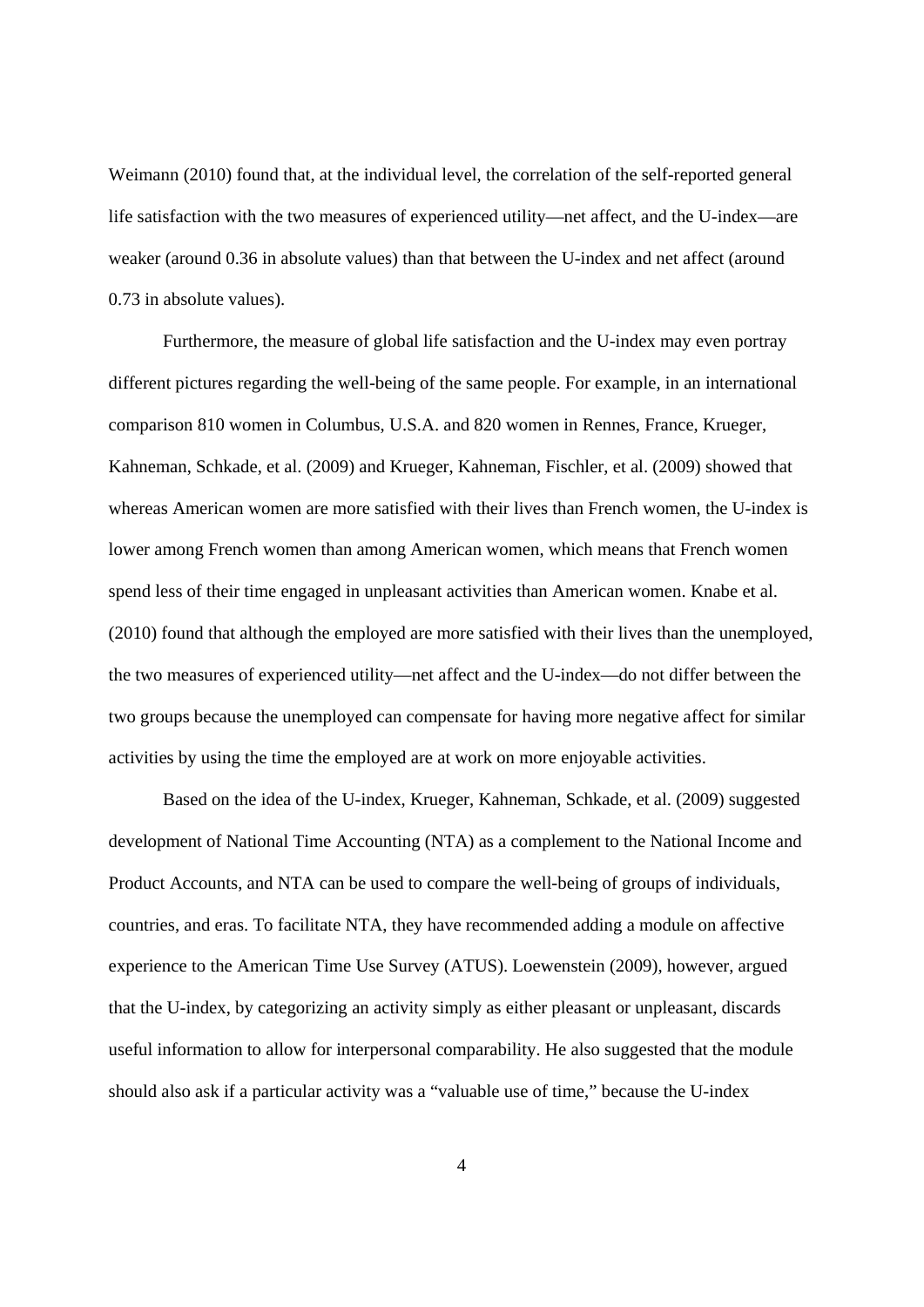measures the quality of a person's life in terms of happiness only, but individuals might have different criteria for what makes their own life worthwhile. Similarly, White and Dolan (2009) showed that, in addition to affect, thoughts—measured as responses to the statements "I feel the activities in this episode were worthwhile and meaningful/were useful to other people/helped me achieve important goals"—also influence subjective well-being. For example, some activities with relatively low scores of positive feelings, such as work and time with children, are nonetheless rewarding and contribute to overall subjective satisfaction. As a result, the module added to the 2010 ATUS includes affect questions as well as a question on meaningfulness of the activity.

Because one of the main reasons economists and policy makers are interested in measures of subjective well-being is to better monitor progress in quality of life beyond simple measures of income and to better guide public policy, it is important to examine how well various measures of subjective well-being reflect the objective differences in quality of life so that policy makers can develop better and more appropriate policies to improve well-being in society. Oswald and Wu (2010) is the first to provide evidence that the measure of global life satisfaction from the BRFSS contains objective information about the quality of lives across the fifty states in the United States. Using a sample of 1.2 million individuals drawn from the 2005- 2008 BRFSS, they first estimated the state dummies in a subjective well-being regression analysis where the cardinal coding of the responses to the question on global life satisfaction is the dependent variable and various respondents' characteristics are the independent variables. They then showed that these state dummies are substantially correlated (0.60) with the state-bystate quality-of-life rankings in the United States from Gabriel, Mattey, and Wascher (2003), generated by compensating differential approach based on objective state-level indicators, such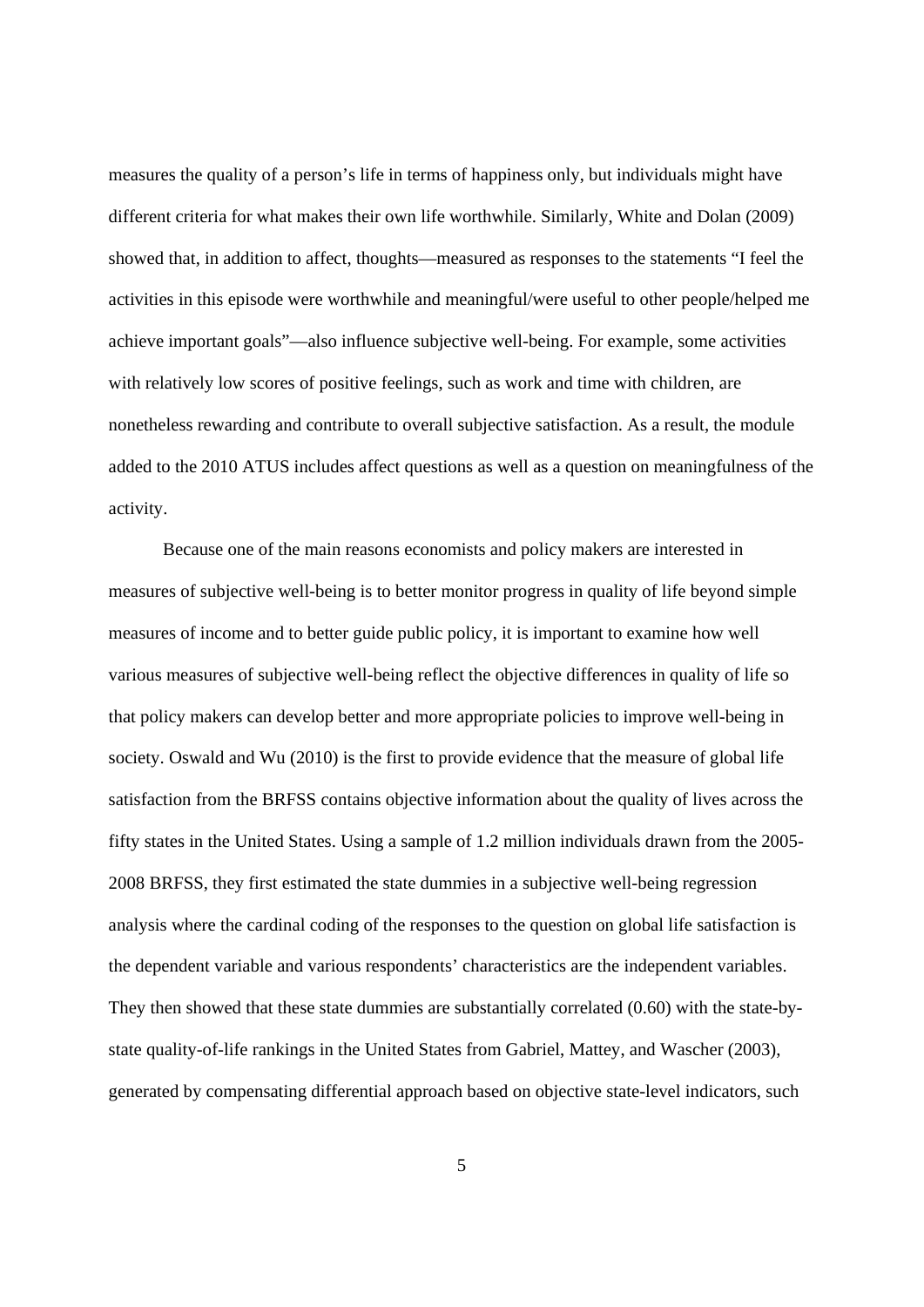as precipitation; humidity; heating degree days; cooling degree days; wind speed; sunshine; coast; inland water; federal land; visitors to national parks; visitors to state parks; number of hazardous waste sites; environmental regulation leniency; commuting time; violent crime rate; air quality-ozone; air quality-carbon monoxide; student-teacher ratio; state and local taxes on property, income and sales and other; and state and local expenditures on higher education, public welfare, highways, and corrections. Relying on the concept of a compensating differential that pecuniary differences across locations in wages, housing, and other costs of living should compensate for the differences in nonpecuniary characteristics that affect the quality of life, Gabriel et al. (2003) estimated the weights on these indicators in three price equations (wage, housing, and non-housing cost-of-living). Then the weighted average of these indicators determined their quality-of-life rankings. Appendix Table A1 shows the state-by-state quality-oflife rankings from Gabriel et al. (2003).

Applying the same approach as Oswald and Wu (2010) to data drawn from the 2010 American Time Use Survey Well-Being (ATUS WB) Module, the first data source based on a large, nationally representative sample of the U.S. population that links self-reported well-being information to individuals' activities and time-use patterns, this paper examines the relationship between the three measures of subjective well-being based on time-use data—net affect, the Uindex, and meaningfulness—and the objective quality-of-life ranking of the fifty states in the United States from Gabriel et al.  $(2003)$ .<sup>1</sup> By doing so, one can observe how well these measures of experienced utility reflect the objective differences in the quality of human lives across states. This paper also analyzes whether the variations across states in the three measures of subjective

<sup>&</sup>lt;sup>1</sup> Although the state-by-state quality-of-life ranking from Gabriel et al. (2003) is computed using data for the year 1990, this paper still uses this ranking because it seems to be the most recent estimate in the literature. Though the ranking is likely to have changed since 1990, it seems to be relatively stable over time. For example, according to the author's calculation, the spearman's rank correlation of the state-by-state quality-of-rankings reported in Gabriel et al. (2003, pp. 635-636) between 1981 and 1990 is 0.88 and is statistically significant at 1 percent level.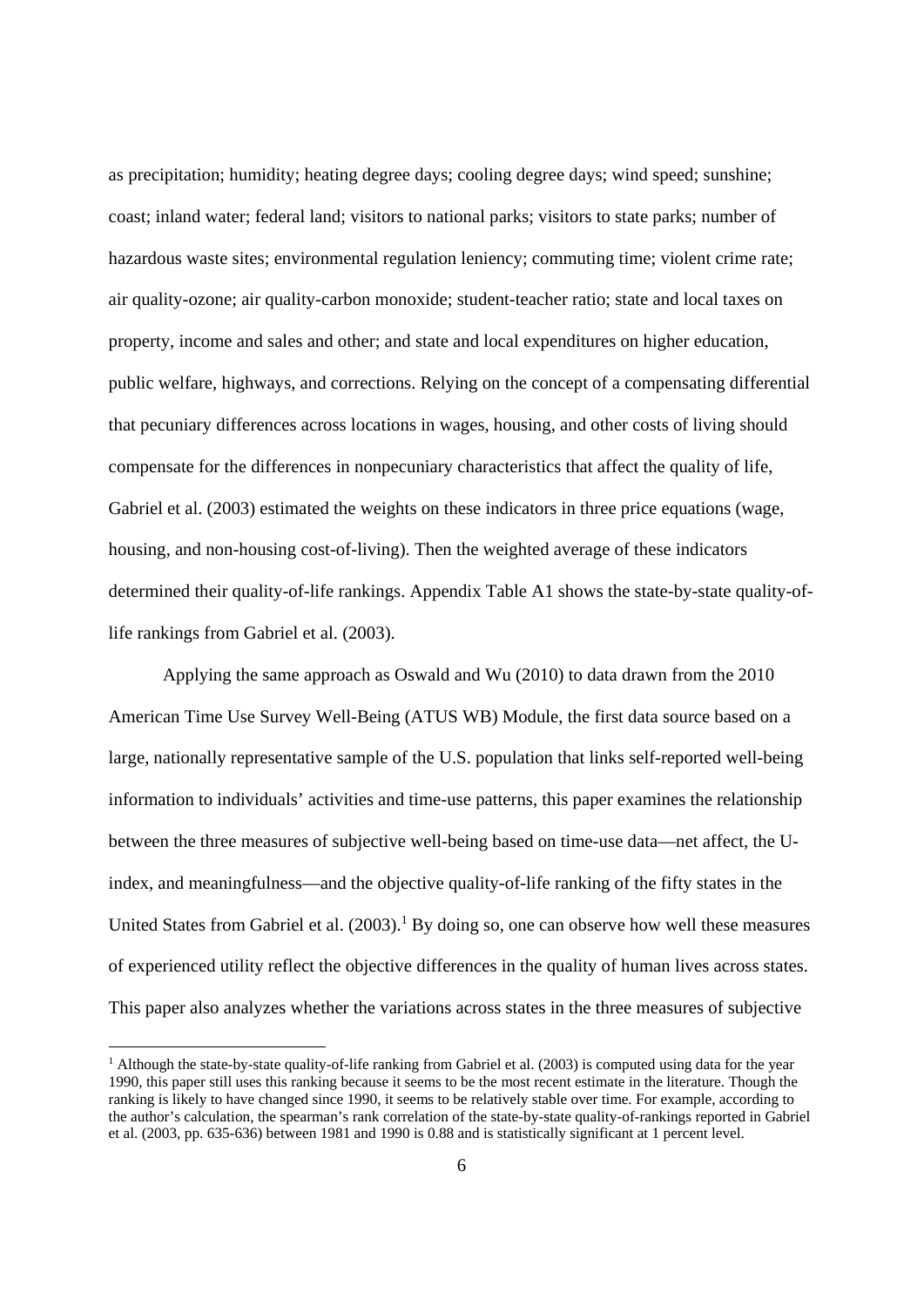well-being based on time use come from the variations in activities and time-use patterns and/or from the variations in self-reported well-being for the same activity. The results show that whereas the measures of affect—net affect and the U-index—are uncorrelated with the objective measure of well-being, the measure of meaningfulness has a significant correlation with the objective ranking. The reason for the significant correlation between the measure of meaningfulness and the objective measure of well-being is because, when engaged in similar activities people living in states with better quality of life felt their lives to be more meaningful, after controlling for their individual characteristics, than those living in states with poor amenities, not because time-use patterns vary substantially by state.

The remainder of the paper is organized as follows. In Section 2, I describe the data and methodology. In Section 3, I present the empirical results and discuss the findings. Finally Section 4 provides concluding remarks.

#### **2. Data and Methodology**

The ATUS is a time-use survey based on a nationally representative sample of the U.S. population and has been conducted continuously since 2003 by the U.S. Census Bureau. The ATUS sample is drawn from households that have completed their final interview with the Current Population Survey (CPS), a monthly survey of almost 60,000 households that is the primary source of information on the labor force characteristics of the U.S. population. Two to five months after the last CPS interview, one individual aged 15 or older from each selected household was randomly chosen to participate in the ATUS. Respondents were asked to sequentially report their own activities on a 24-hour, preassigned day of the week (the diary day), starting at 4 A.M. on the day before the interview and ending at 4 A.M. on the day of the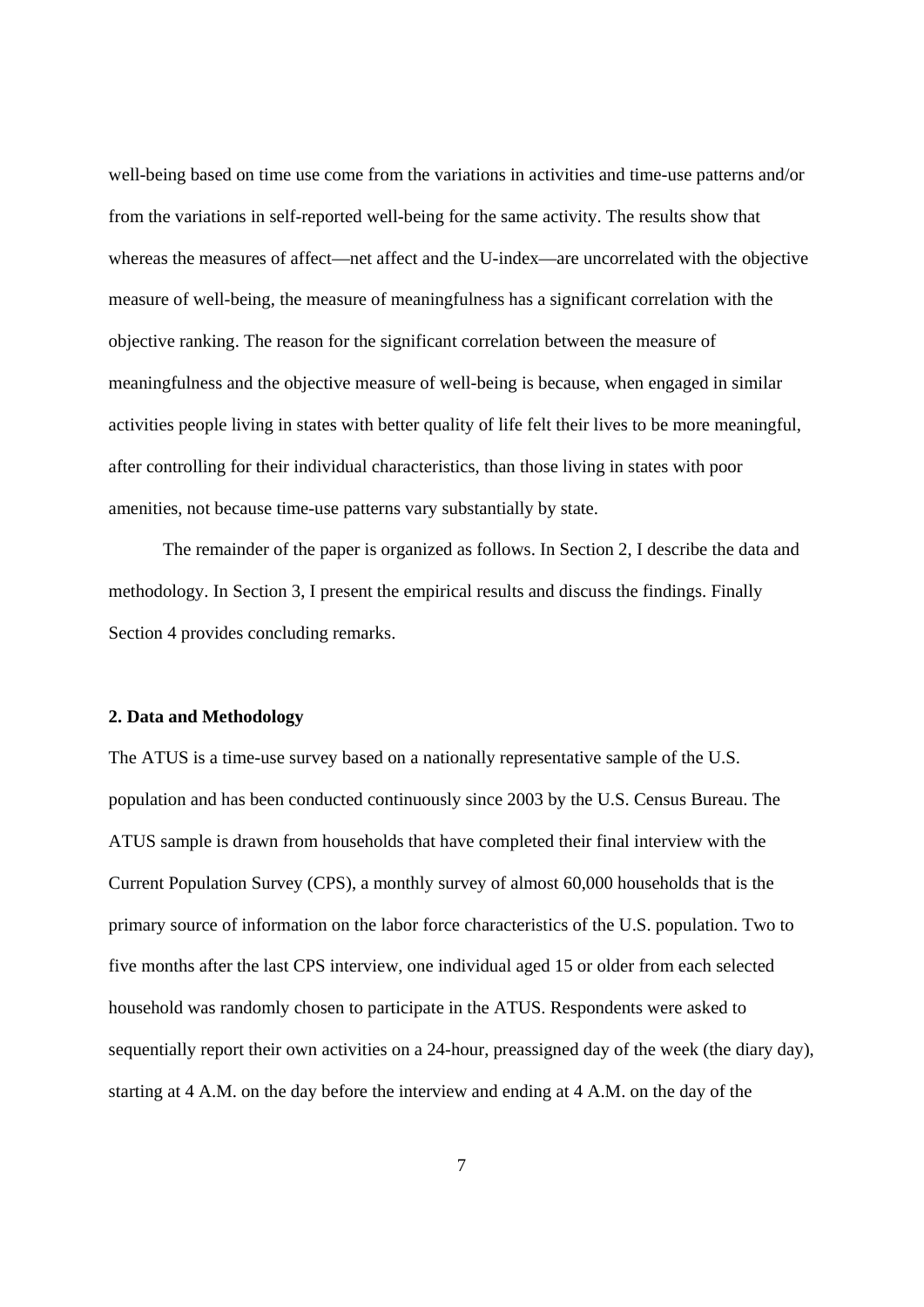interview. The diary days of the ATUS are inclusive of all days in a year: weekdays, weekends, and holidays, except Thanksgiving Day and Christmas Day. All ATUS data were collected using computer-assisted telephone interviewing.

In the 2010 ATUS, a Well-Being (WB) Module was added to capture how people felt during randomly selected three activities reported by each respondent. The selected activity must be at least 5 minutes in duration and the following activities and responses were not selected: sleeping (0101xx), grooming (0102xx), personal activities (0103xx), don't know/can't remember  $(500106)$ , and refusal/none of your business  $(500105)$ .<sup>2</sup> For each selected activity, respondents were asked seven questions: five affect questions (happy, pain, sad, stressed, and tired)<sup>3</sup>, one question about how meaningful the activity was, and one question about whether the respondent was interacting with anyone during the activity. For the five affect questions and the one question about how meaningful the activity was, the respondent was asked to use a scale from 0 to 6, where a 0 means he/she did not experience the feeling at all and a 6 means the feeling was very strong.<sup>4</sup> After excluding the episodes with missing responses, and respondents below the age of 18, this paper used 35,899 episodes of activities from 12,196 respondents in the 2010 ATUS WB Module.5

 $\overline{a}$ 

<sup>2</sup> In parentheses are the ATUS activity codes.

<sup>&</sup>lt;sup>3</sup> The order of the five affect questions was randomly determined for each respondent.

<sup>4</sup> The ATUS WB Module data files also contain four general health questions: general health status (excellent, very good, good, fair, and poor); whether the respondent was ever told he/she has hypertension by a doctor in the last five years; whether the respondent took any pain medication on the diary day; and how well rested the respondent felt on the diary day. A small number of ATUS respondents (431 out of 13,260) who do not meet the following criteria are not counted in the WB Module: i) Answer at least four of the seven questions about the activity for at least one of the three activities selected, and ii) Answer at least one of the final four general health questions.

<sup>&</sup>lt;sup>5</sup> The number of episodes per state, excluding DC, is 716.3 on average, with the maximum of 3,697 for California and the minimum of 56 for Alaska. In addition to Alaska, the following four states have fewer than 100 episodes: Delaware (93), North Dakota (91), Vermont (81), and Wyoming (60).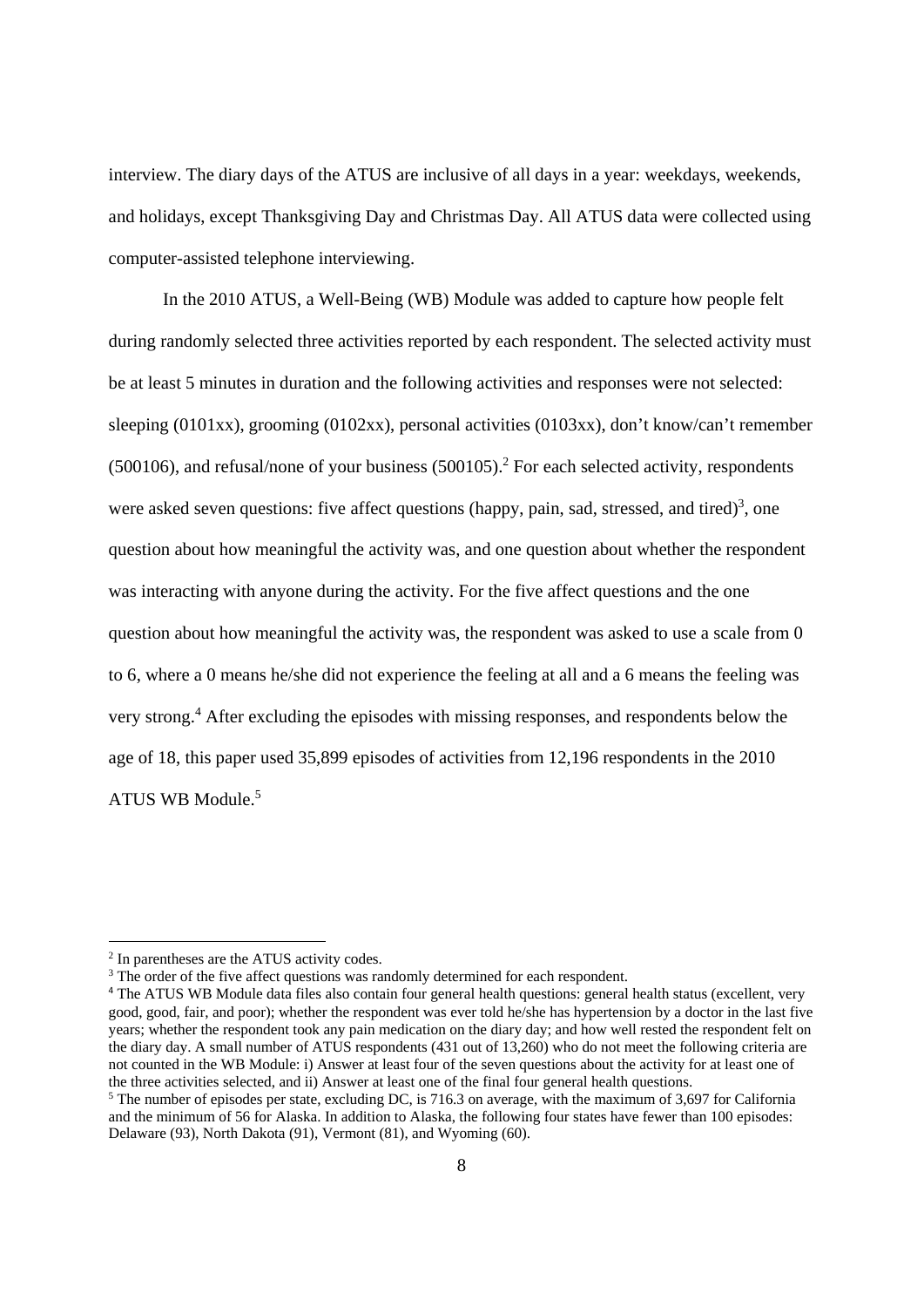#### 2.1 U-Index

-

Using the responses available in the ATUS WB Module, I have constructed three measures of well-being: the U-index, net affect, and meaningfulness. Following Kahneman and Krueger (2006) and Krueger, Kahneman, Schkade et al. (2009), an episode is classified as unpleasant if the highest rating on any of the three negative affect dimensions (pain, sad, and stressed) is strictly greater than the rating of the positive affect dimension (happy). Then the U-index for state  $j$ ,  $U_j$ , can be constructed as the weighted average of these classifications over the episodes from the respondents in the state. Specifically,

$$
U_j = \frac{\sum_i \sum_k w_{ikj} U_{ikj}}{\sum_i \sum_k w_{ikj}}
$$
(1)

where *i* denotes respondent, *k* denotes sampled activity,  $U_{ikj}$  denotes an indicator variable for an episode *k* being unpleasant for respondent *i* in state *j*, and  $w_{ik}$  denotes the WB Module activity weight (WUFNACTWTC) attached to activity *k* for respondent *i* in state *j*. The weights account for both i) differences between activities in the fraction of time spent in eligible activities and ii) differences between persons in the probability of having a specific eligible activity selected due to variation in the number of eligible activities. In the end, this U-index is an estimate for the fraction of time the individuals in the state spend in an unpleasant state. Even though the U-index is based on cardinal responses, it relies only on an ordinal ranking of the feelings in each activity.6

<sup>&</sup>lt;sup>6</sup> This assumes that an individual uses that same scale for both negative and positive affect dimensions. However, Layard (2009) pointed out that it is difficult to compare the reported numbers for negative and positive feelings and as a result, the process increases measurement errors and loses much of the information compared to other cardinal measures. For example, even if two people have the same true value of unobserved feelings, a more optimistic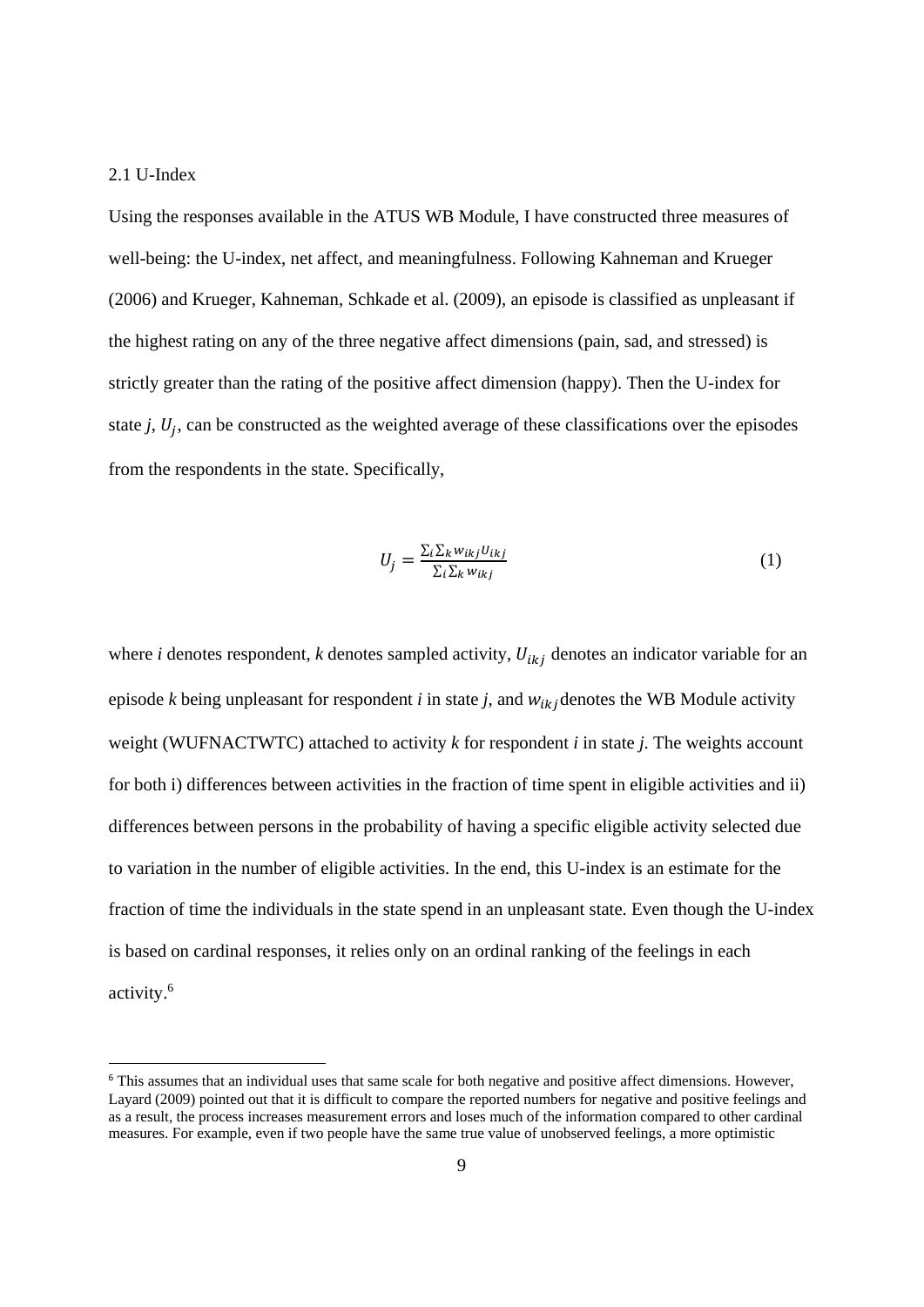#### 2.2 Net Affect and Meaningfulness

Net affect for each episode (Kahneman et al. 2004a) is defined as the difference between the positive emotion (happy) and the average of the negative ones (pain, sad, and stressed) for the episode. Similar to Equation 1, net affect for each state is defined as the weighted average of net affect over the activities from the respondents in the state. In a similar fashion, meaningfulness has been constructed for each state as the weighted average of the responses to the question about how meaningful the episode was over the episodes from the respondents in the state.

#### 2.3 Regression Residuals

The focus here is not on the simple differences in these well-being measures across various people from different states, but rather on the differences due to socio-economic, institutional and geographic characteristics of states, net of other differences among the respondents. Hence, using each of these three *unweighted* measures of well-being for each episode (for example,  $U_{ikj}$ for the U-index) as the dependent variable, I first estimated episode regressions controlling for the following respondents' characteristics: age and its square; a female dummy; five dummies for respondent's race/ethnicity (black, Hispanic, Asian, native American, and other; the reference group is white); four education dummies (some high school, high school, some college, and college or more; the reference group is less than some high school education); two marital-status dummies (married and partnered; the reference group is single); three employment-status dummies (self-employed, unemployed, and not in the labor force; the reference group is employed); a dummy for interacting with anyone; eight dummies for family income during the last 12 months (\$10,000-\$19,999, \$20,000-\$34,999, \$35,000-\$49,999, \$50,000-\$74,999,

person may overreport positive feelings and underreport negative feelings than the other person. Then the U-index may not be the same between the two people.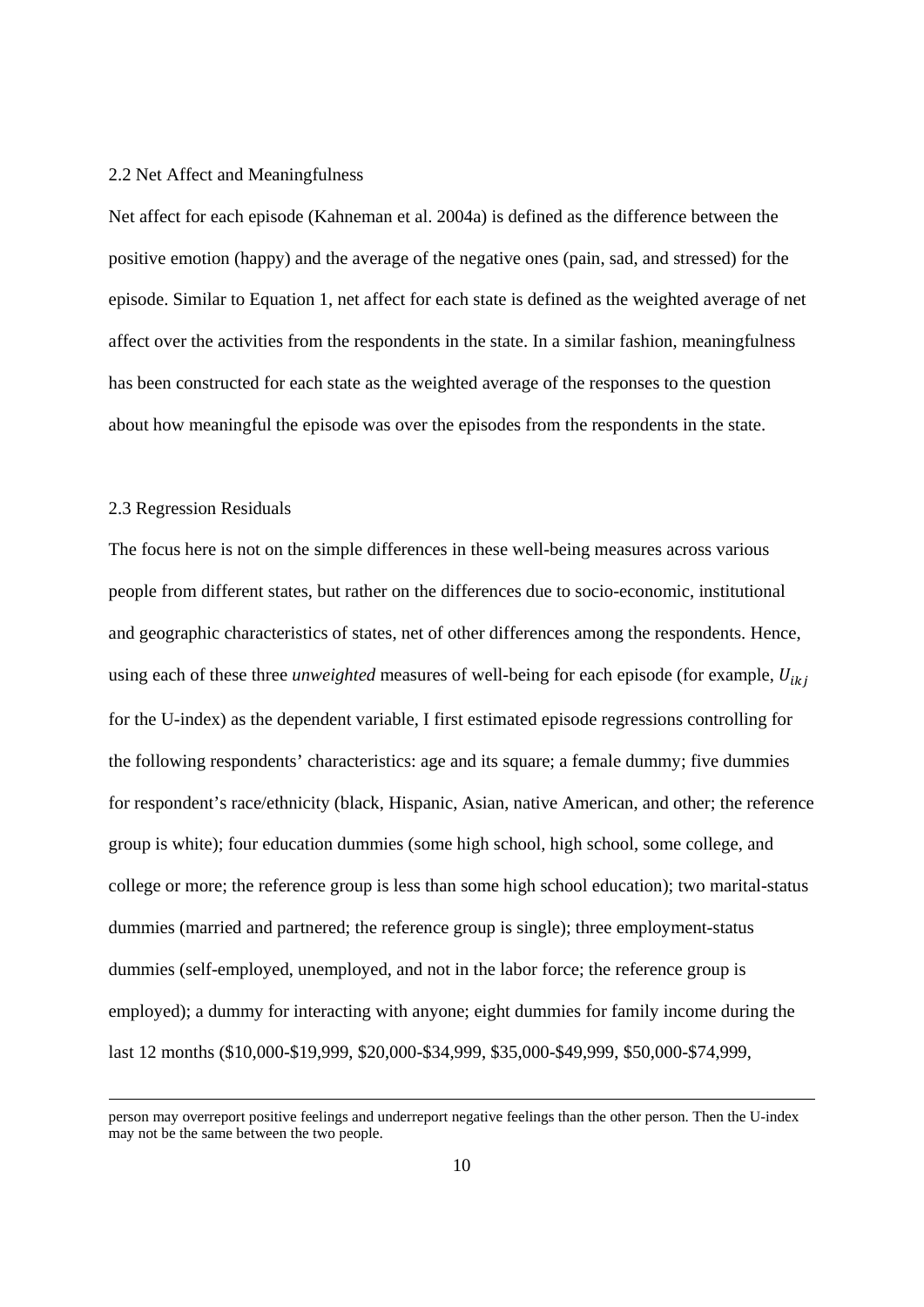\$75,000-\$99,999, \$100,000-\$149,999, \$150,000 and over, and family income missing; the reference group is less than \$10,000); a holiday dummy; six dummies for the days of the week (the reference group is Sunday); and eleven month dummies. Appendix Table A2 shows the unweighted descriptive statistics of most of these variables. Then similar to Equation 1, the residuals from these regressions are weighted to produce state-level average residuals. Because I need to get comparable residuals for all three measures of subjective well-being, I have used Ordinary Least Squares for all regressions, instead of using different estimation methods, such as Logit or Ordered Logit, depending on whether the dependent variable is a dummy variable (unpleasant) or an ordered category between 0 and 6 (meaningful).

#### 2.4 Global Life Satisfaction

-

Similar to Oswald and Wu (2010), I have also calculated the state-level average life satisfaction from the 2010 BRFSS so that I can compare the magnitudes of the correlations between various measures of subjective well-being and the qualify-of-life rankings. The BRFSS is a large healthrelated telephone survey that collects data from more than 400,000 U.S. residents 18years and older each year regarding their health-related risk behaviors, chronic health conditions, and use of preventive services. Since 2005 the question on global life satisfaction has been included in the BRFSS. Using a sample of 413,159 individuals drawn from the 2010 BRFSS, I regressed the individual level global life satisfaction, treating it a cardinal way, to the same set of individual control variables as Oswald and Wu  $(2010)$ , except the state dummies.<sup>7</sup> Then I have calculated the state-level average life satisfaction from the regression residuals. Obtaining state-level life satisfaction by including state dummies, as did Oswald and Wu (2010), is the same as obtaining

<sup>&</sup>lt;sup>7</sup> A few minor differences between Oswald and Wu (2010) and my BRFSS sample are i) they have excluded those above the age of 85; and ii) they have excluded those with income missing. The results are weighted by using the final weight ( $\overline{FINALWT}$ ) from the BRFSS.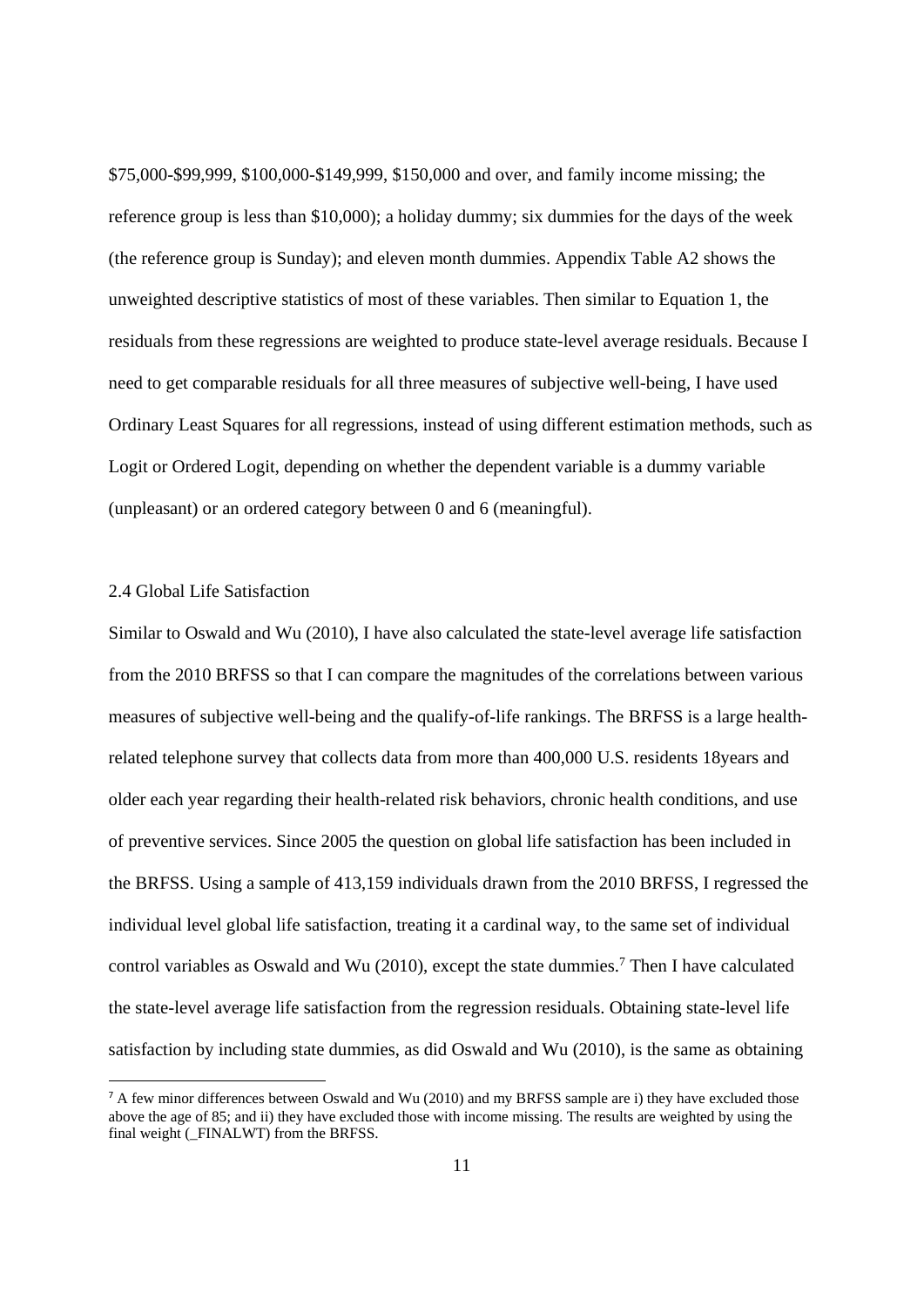them by averaging the individual-level residuals by state. I have adopted this method of averaging the residuals because, as described in the prior section, I have already used the same method for all measures of subjective well-being from the ATUS WB Module. For the measures of subjective well-being from the ATUS WB Module, the unit of analysis in the regression is an episode, not an individual, and the episode-level residuals from the regressions have to be weighted to produce state-level average residuals, which is not possible when state-level dummies are used instead.

#### **3. Results**

To control for the differences in individual characteristics, as described in the prior section, I first estimated the episode-level regressions using each of the *unweighted* measures of subjective well-being for each episode as the dependent variables (unpleasant, net affect, and meaningful). Table 1 shows the coefficients from these Ordinary Least Squares regressions, where standard errors have been adjusted for clustering by individual. Because the dependent variables in this paper are the *unweighted* measures of subjective well-being for each *episode*, while those in the related literature are the *weighted* measures of subjective well-being by *individual*, it is not easy to directly compare the regression results in Table 1 to those in the literature. Nevertheless, the findings that unpleasantness increases with age at a decreasing rate and net affect decreases with age at an increasing rate in columns 1 and 2 of Table 1 are similar to those found in Krueger (2007, p. 207) with the U-index and Knabe et al. (2010, p. 882) for net affect. In column 3, meaningfulness of an episode also increases with age but at a decreasing rate. Different from the result in Krueger (2007) with the U-index, women have higher unpleasantness per episode than men, shown in column 1. However, women feel more meaningful than men, shown in column 3.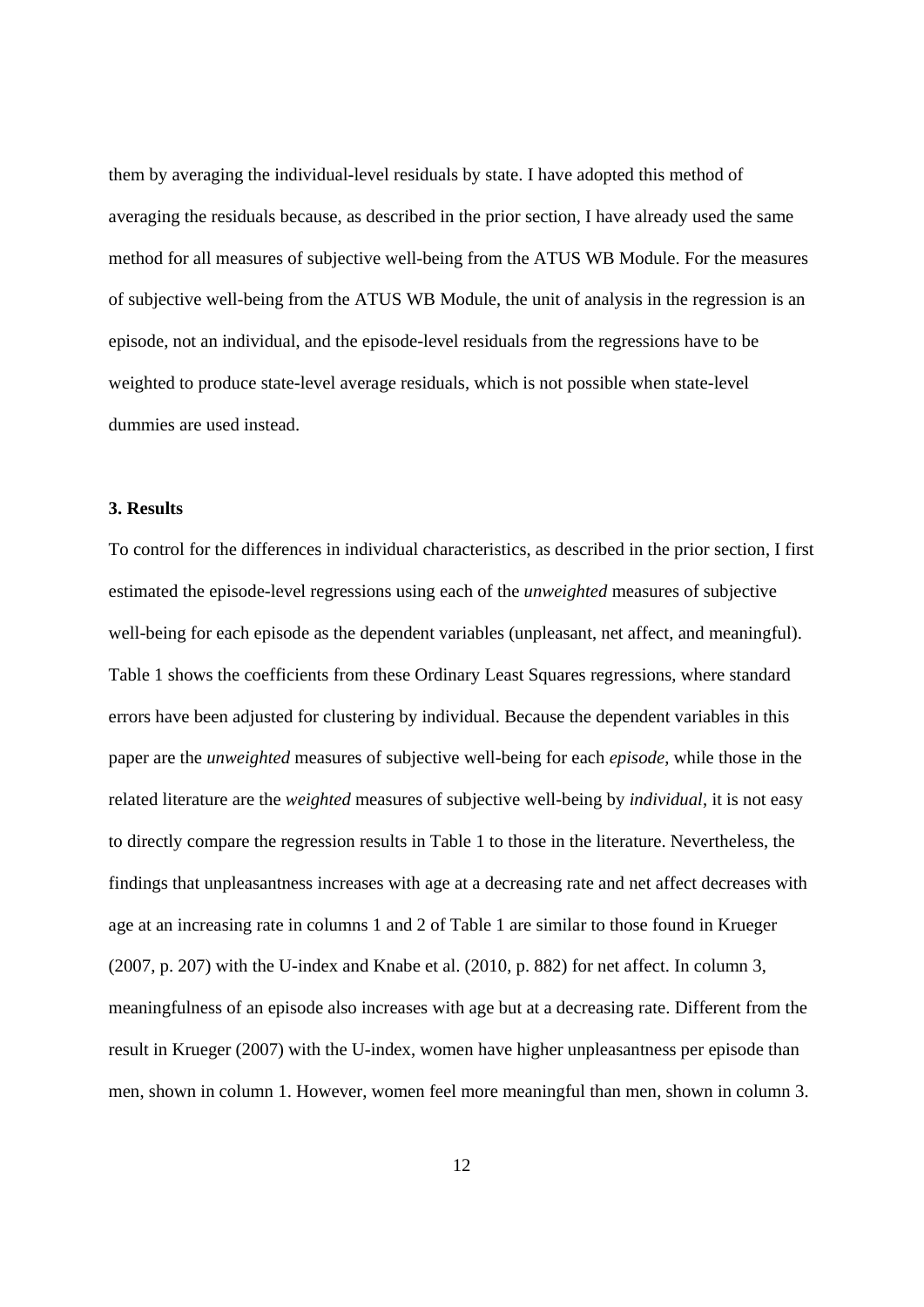While unpleasantness and net affect do not significantly vary by education in columns 1 and 2, more educated people have lower meaningfulness in column 3. Consistent with Knabe et al. (2010, p. 878), the coefficients on those who were unemployed (in columns 1 through 3) show that the unemployed felt more unpleasant, had lower net affect and felt less meaningful per episode than the employed. Finally, an episode in which respondents interacted with someone usually felt less unpleasant, had more net affect and felt more meaningful.

Kahneman, Krueger, Schkade, Schwarz, and Stone (2006) found a weak relation between income and experienced affect. They explained that such a weak relation could be because of hedonic adaptation—as people make more money, their aspirations quickly rise at the same time, resulting in no permanent gain in experienced affect—or because as income increases, although people experience more positive affect per episode by increasing in consumption of material goods, people shift their time use toward activities that are associated with higher tension and stress, such as work and commuting. In Table 1 of this paper, on the contrary, higher income decreases unpleasantness per episode in column 1 and increases net affect in column 2. The main reason for this difference between Table 1 and the findings of Kahneman et al. (2006) could be because the dependent variables in Table 1 are unweighted measures of subjective well-being for each episode and the amount of time spent on each episode is not yet considered. Nevertheless, the findings in Table 1 are still consistent with the second explanation by Kahneman et al. (2006) that as income increases, people at least experience more positive affect per episode. However, the fact that higher income is associated with feeling less meaningful for each episode in column 3 seems to be at odds with both explanations and merits further research.<sup>8</sup> Finally, the coefficients on the days of the week shown in columns 1 and 2 indicate that measures of positive

<sup>&</sup>lt;sup>8</sup> Using country-level data, Oishi and Diener (2014) also found that meaning in life was higher in poor nations than wealthy nations. But they attributed this to the fact that people in poor nations were more religious than those in wealthy nations.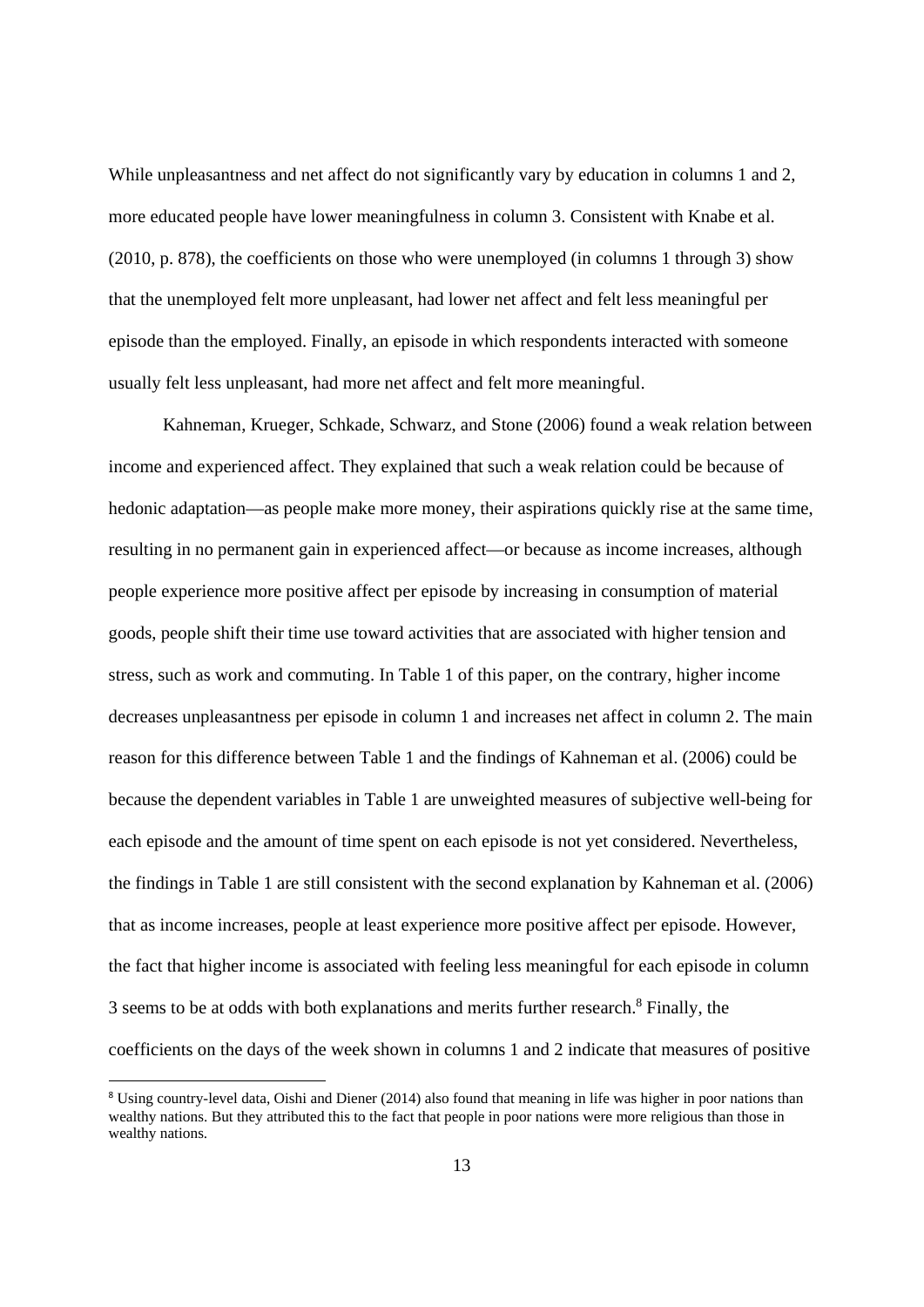affect decrease during weekdays compared with the weekend. However, column 3 shows that there is no change in meaningfulness between weekdays and weekends.

Table 2 shows the correlations among the state-level measures of subjective well-being obtained from the residuals of the above regressions. Because the quality-of-life rankings are an ordinal measure, I have reported the Spearman's rank correlation coefficients.<sup>9</sup> Table 2 illustrates that while the U-index and net affect are negatively and significantly correlated between the two, neither of them is significantly correlated with the quality-of-life rankings, although the signs of the correlation coefficients are in the right direction: positive for the U-index and negative for net affect. It is because in the quality-of-life rankings, the number 1 corresponds to the highest ranking of quality of life and the number 50 corresponds to the lowest ranking of quality of life. Meaningfulness is significantly and negatively correlated with the U-index, -.333, but significantly and positively correlated with net affect, 0.351, at the state level, suggesting that those states with higher values of meaningfulness also tend to report, if anything, higher values for positive affect dimensions. More importantly, meaningfulness has a significant and negative correlation with the objective quality-of-life rankings. In the last row of Table 2, the absolute value of the Spearman's rank correlation coefficient between the two is 0.407, which is between a medium association, 0.3, and a large association, 0.5, in behavioral science, according to Cohen's rule of thumb (Cohen 1988). And it supports the notion that the measure of meaningfulness reflects state-level differences in quality of life and those states with higher quality of life tend to also have, if anything, higher values of meaningfulness. The small value of correlation between meaningfulness and life satisfaction, 0.119, in Table 2 indicates that these two are substantially different measures of subjective well-being. Finally, life satisfaction,

<sup>9</sup> Though unreported, the Pearson product-moment correlation coefficients show more or less the same pattern as the Spearman's rank correlation coefficients in all tables.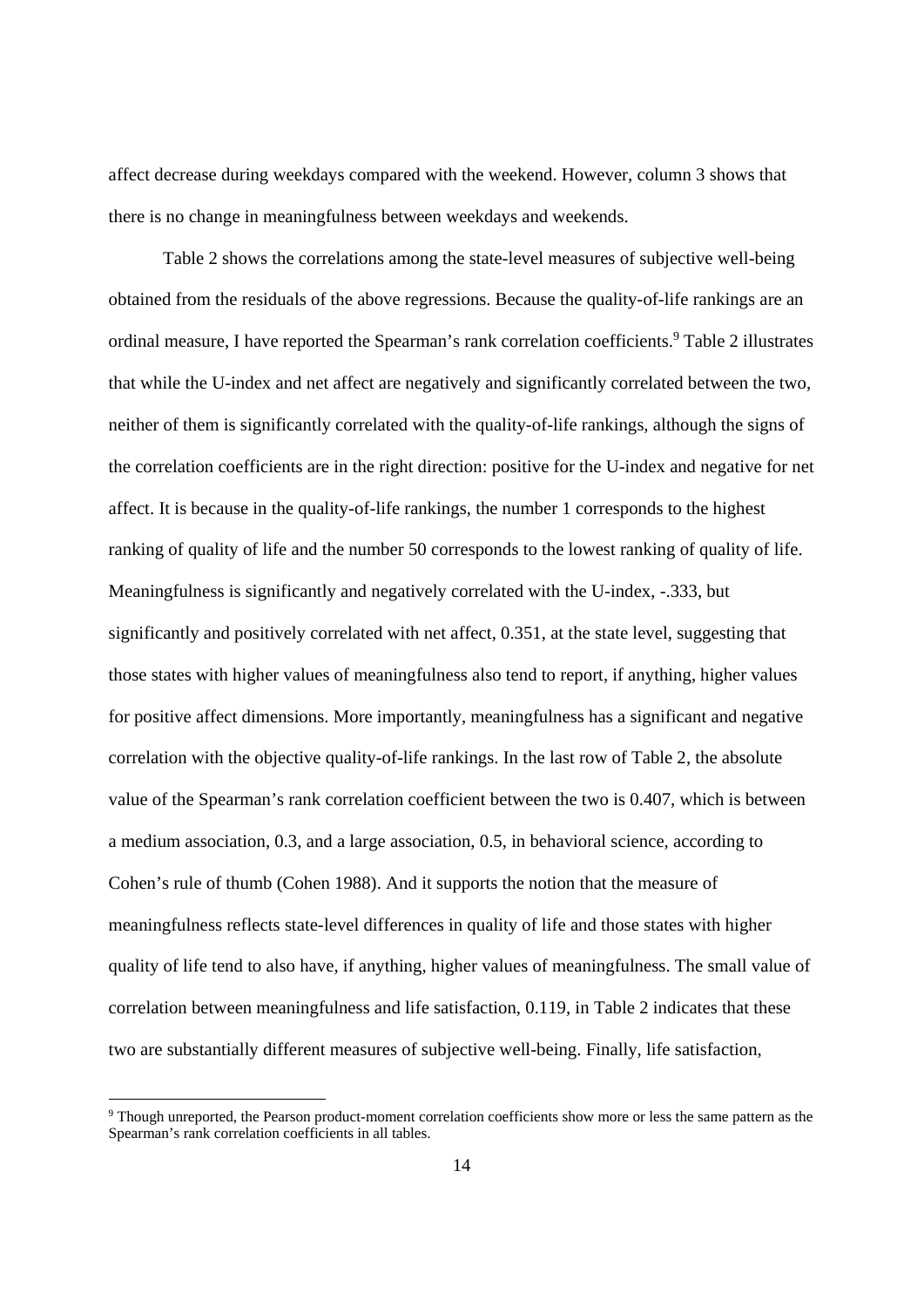obtained from the residuals of the regression described in section 2.4, has a correlation coefficient of around -0.486 with the quality-of-life rankings, which is smaller than the value found in Oswald and Wu (2010). Overall, the results in Tables 2 show that only meaningfulness and life satisfaction are significantly correlated with the quality-of-life rankings.

As shown in Equation 1, the three measures of state-level subjective well-being based on time use are averages of regression residual measures of affect or meaningfulness using the weight based on activities and episode duration. Therefore, the variations across states in the three measures of subjective well-being based on time use could come from two sources: i) variations in activities and the duration of the activities, and ii) variations in affect and meaningfulness for the same episode, controlling for respondent's characteristics.<sup>10</sup> In an effort to discover the main source of the correlation between meaningfulness and the quality-of-life rankings found in Table 2, I have created two counterfactuals. First, to control for the differences in the activities, I have additionally included 309 activity dummies to the regressions. And to remove the effect of episode duration, I have divided the activity weight by the duration, because the activity weight variable in the ATUS WB Module, WUFNACTWTC, already contains the duration of the selected episode. Second, to control for variations in affect and meaningfulness residuals for the same episode among individuals, I assigned the overall average regression residuals of affect and meaningfulness for the same activity, while keeping the activities and duration unchanged.

Table 3 shows that when only the differences in time use are controlled for, while keeping the variations in affect and meaningfulness unchanged, the correlation coefficient between meaningfulness and the objective rankings becomes -0.378, somewhat smaller than the

 $10$  This is similar to the analysis of Knabe et al. (2010), who decomposed the difference in the experienced utility between unemployed and employed persons into two components: a saddening effect (differences in affect) and a time-composition effect (differences in time use).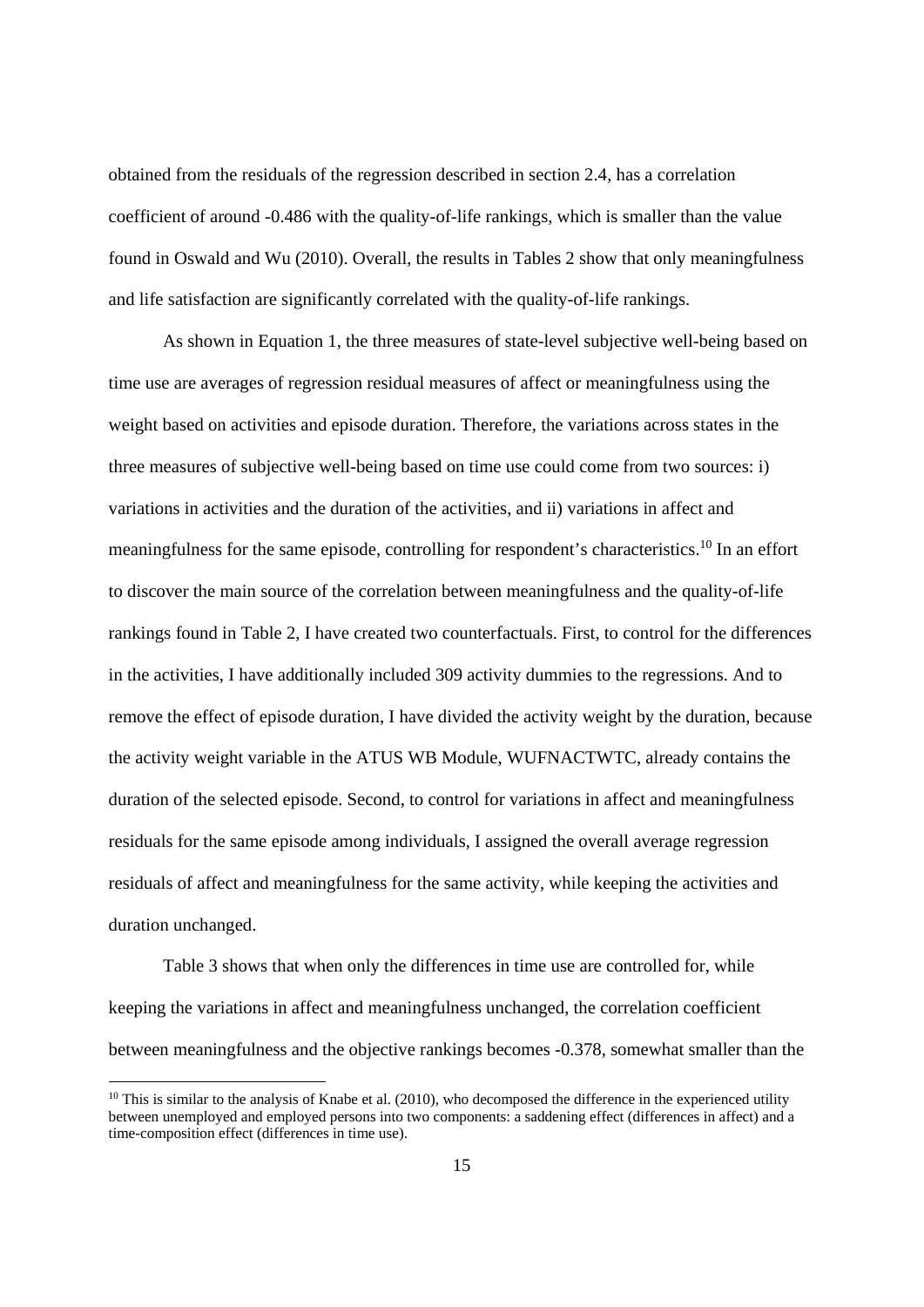value in Table 2, but still statistically significant.<sup>11</sup> In Table 4, however, when only the variations in affect and meaningfulness residuals across individuals are removed by using the overall average value of regression residuals of affect and meaningfulness, while keeping the activities and duration unchanged, the correlation coefficient between meaningfulness and the objective rankings, -0.213, decreases by about half of that in Table 2, and becomes insignificant. These results in Tables 3 and 4 indicate that controlling for respondent's characteristics, those people living in states with better amenities tend to provide higher values for meaningfulness for similar activities than those living in states with poor amenities, but there is not much variation in time use across states.

#### **4. Discussion**

-

In an effort to examine how well various measures of subjective well-being reflect the objective differences in quality of life, this paper has analyzed the relationship between the three measures of subjective well-being based on the 2010 ATUS WB Module—net affect, the U-index and meaningfulness—and the objective quality-of-life ranking of the fifty states in the United States. The results show that whereas the U-index and net affect are uncorrelated with the objective quality-of-life ranking of the fifty states in the United States, the measure of meaningfulness shows a significant correlation with the objective ranking. And the reason for such a correlation between meaningfulness and the objective ranking is because people living in states with better quality of life felt, controlling for their characteristics, more meaningful when engaged in similar activities than those living in states with poor amenities, not because time use varies substantially across states.

<sup>&</sup>lt;sup>11</sup> Because no such counterfactuals are possible, the state-level measures of average life satisfaction in Tables 3 and 4 are the same as that in Table 2.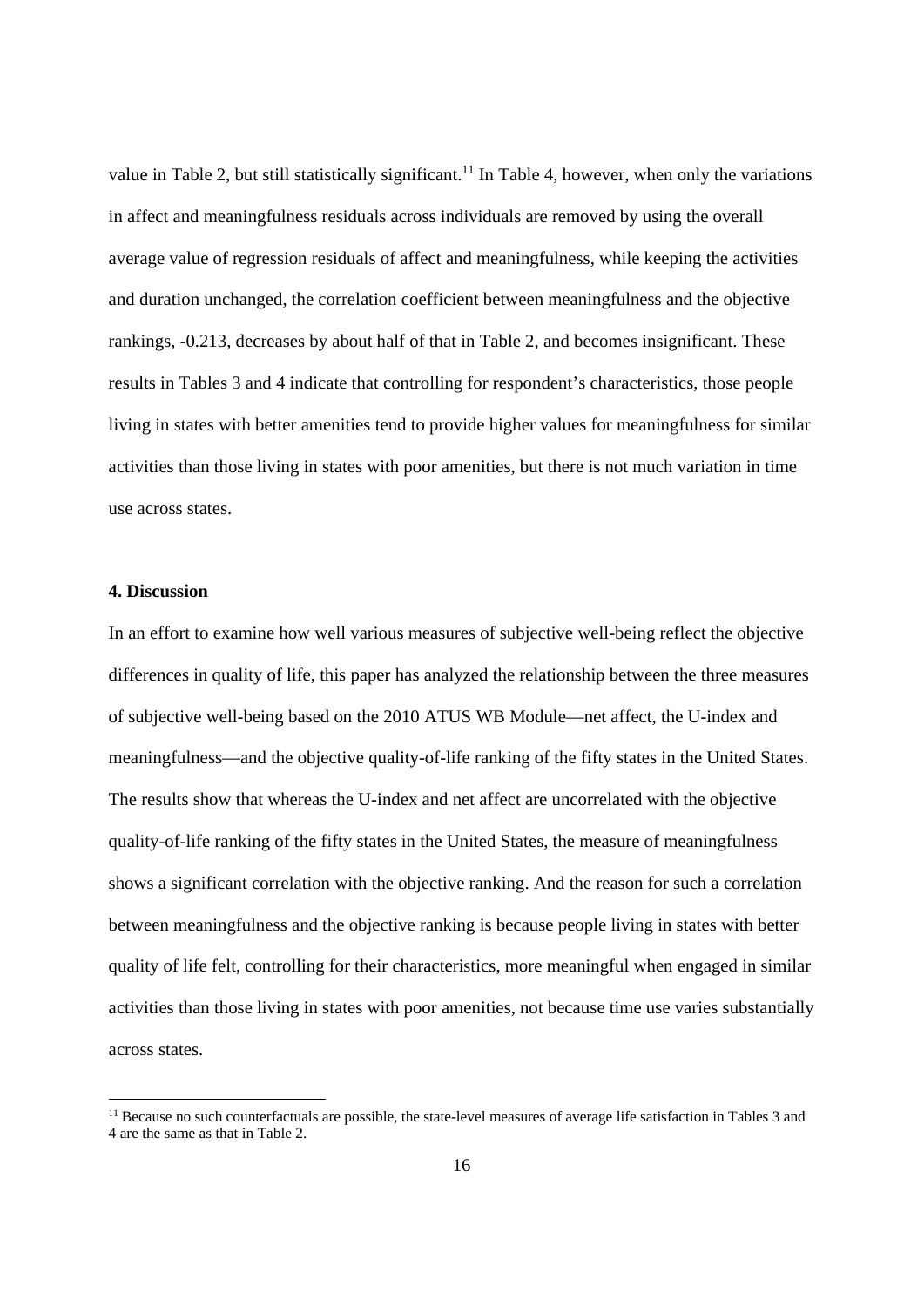These empirical results certainly raise a few interesting questions. The first is whether the absence of significant correlation between the U-index and the quality-of-life ranking and between net affect and the quality-of-life ranking is because the U-index and net affect are relying on three randomly selected activities from a single day, which might be insufficient to provide enough information on respondents' subjective well-being. However, the fact that meaningfulness, another measure based on the same three randomly selected activities from a single day, is well correlated with the quality-of-life ranking shows that those activities in the ATUS WB Module provide enough information on respondents' subjective well-being.

The second question is whether the reason for such differences in correlations is because the measure of meaningfulness (also global life satisfaction) is directly using the responses in the ATUS WB Module (in the BRFSS), while both the U-index and net affect are transformations of the direct responses and, as a results, may have measurement errors or lose valuable information available in the direct responses (Layard 2009; Loewenstein 2009). In order to see if that is the case, I have examined the Spearman's rank correlation coefficients between each of the direct responses to the four affect questions (happy, pain, sad, and stressed) and the quality-of-life rankings. After controlling for individual characteristics, the correlation coefficients with the quality-of-life rankings are -0.203 for happiness, 0.136 for pain, 0.049 for sadness, and 0.030 for stress, and none of them are statistically significant at the 5 percent level. This result indicates that even the direct responses to the affect questions are not significantly correlated with the quality-of-life rankings.

The U-index and net affect both measure the presence of pleasure and the absence of displeasure, which corresponds to affective (or hedonistic) views of subjective well-being, while meaningfulness and life satisfaction measure a cognitive state or a positive attitude towards one's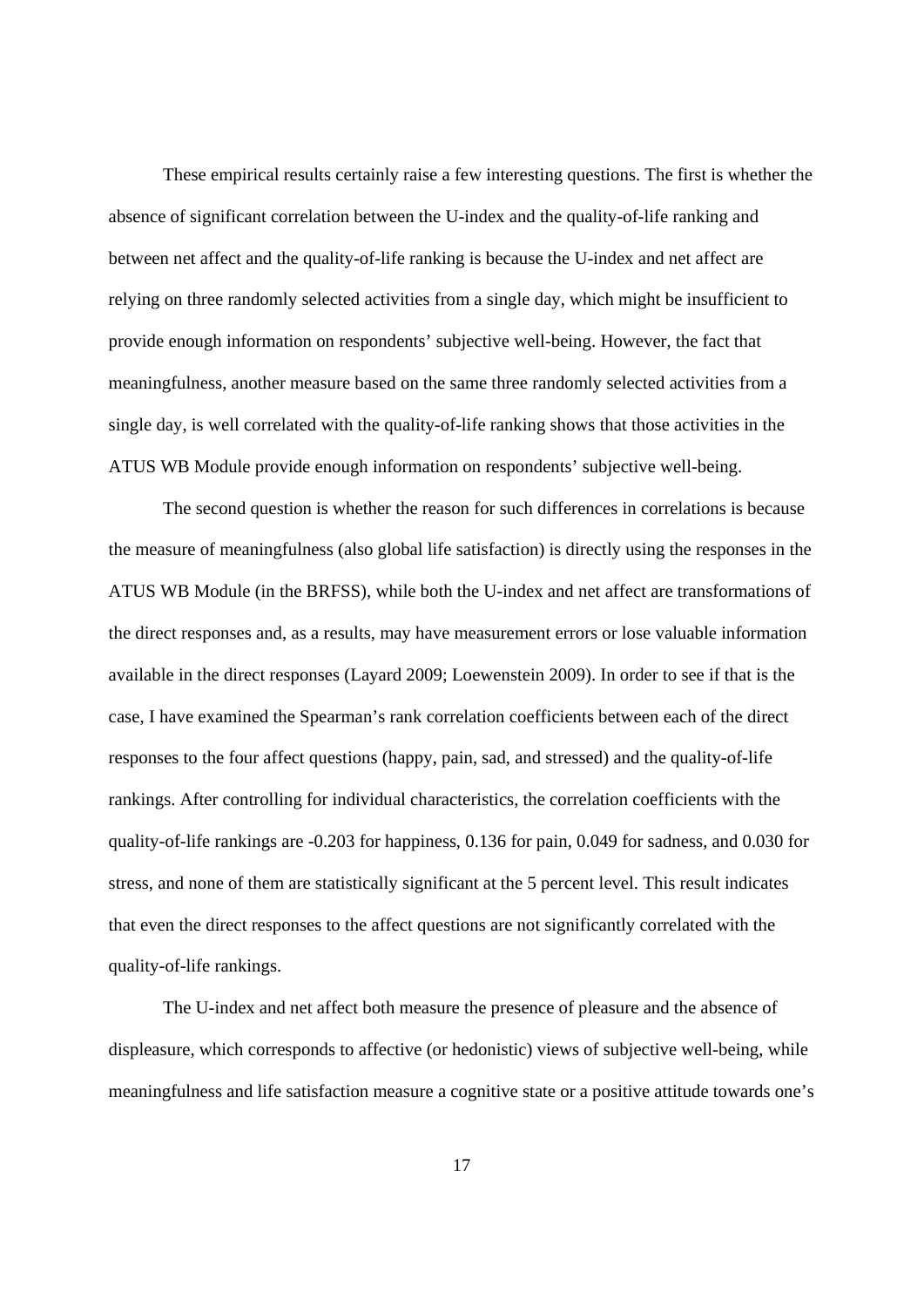life, which corresponds to cognitive (or attitudinal) views of subjective well-being (Angner 2010; Brülde 2007). Then the difference in correlations found in the previous section might be because of the fact that both the U-index and net affect are rather affective (or hedonistic) measures of subjective well-being, while both meaningfulness and life satisfaction are rather cognitive (or attitudinal) measures. However, further research is needed to understand why there are such differences depending on the nature of subjective well-being measured.

Krueger, Kahneman, Schkade, et al. (2009) suggested development of NTA based on the U-index to compare the well-being of groups of individuals, countries, and eras. However, the finding in this paper that the U-index is not correlated with the objective differences in the quality of human lives across states raises concerns about using it to monitor progress in quality of life beyond simple measures of income.

Between the two cognitive measures of subjective well-being found to be correlated with the objective quality-of-life ranking, meaningfulness, unlike the measure of global life satisfaction, is not likely to be influenced by contexts and moods, and also takes the duration of the life episode into account. In this sense, meaningfulness seems to be a better and reliable indicator of subjective well-being.

 This is the first study that used the newly available 2010 ATUS WB Module to examine the external validity of the measures of subjective well-being. Even though the 2010 ATUS WB Module is a large sample, it does not yet cover all activities listed in the ATUS, and for some states, there seem to be too few observations for a more detailed analysis. When more data are available, it will be interesting to analyze which activities are contributing how much to the variations across states in meaningfulness. Finally, because the findings in this paper are based only on the U.S. data, they might not generalize to other countries. As more and more countries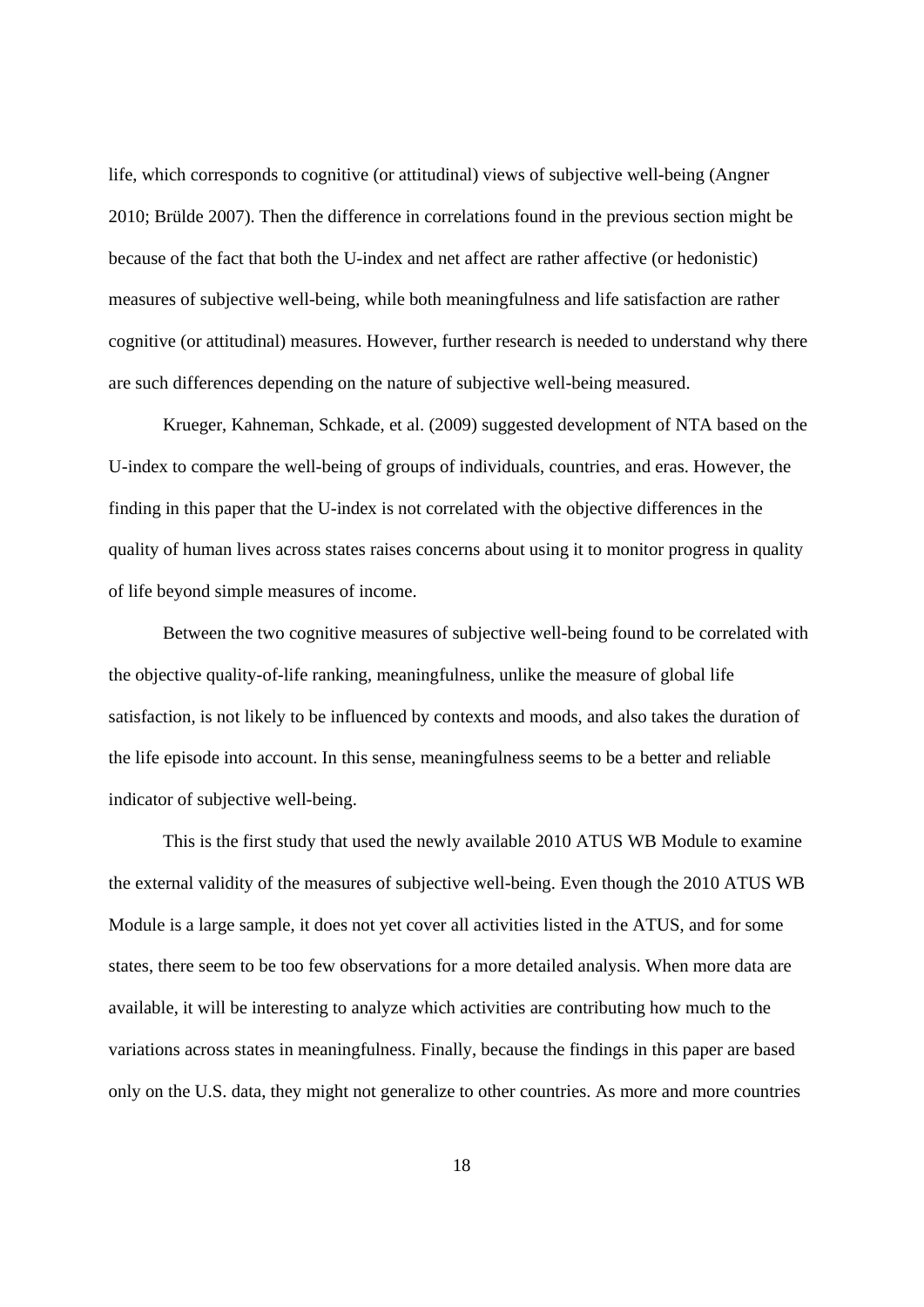collect data on time use and subjective well-being, it would be fruitful to examine whether the same pattern of correlation is observed between the measures of subjective well-being and objective differences in quality of life.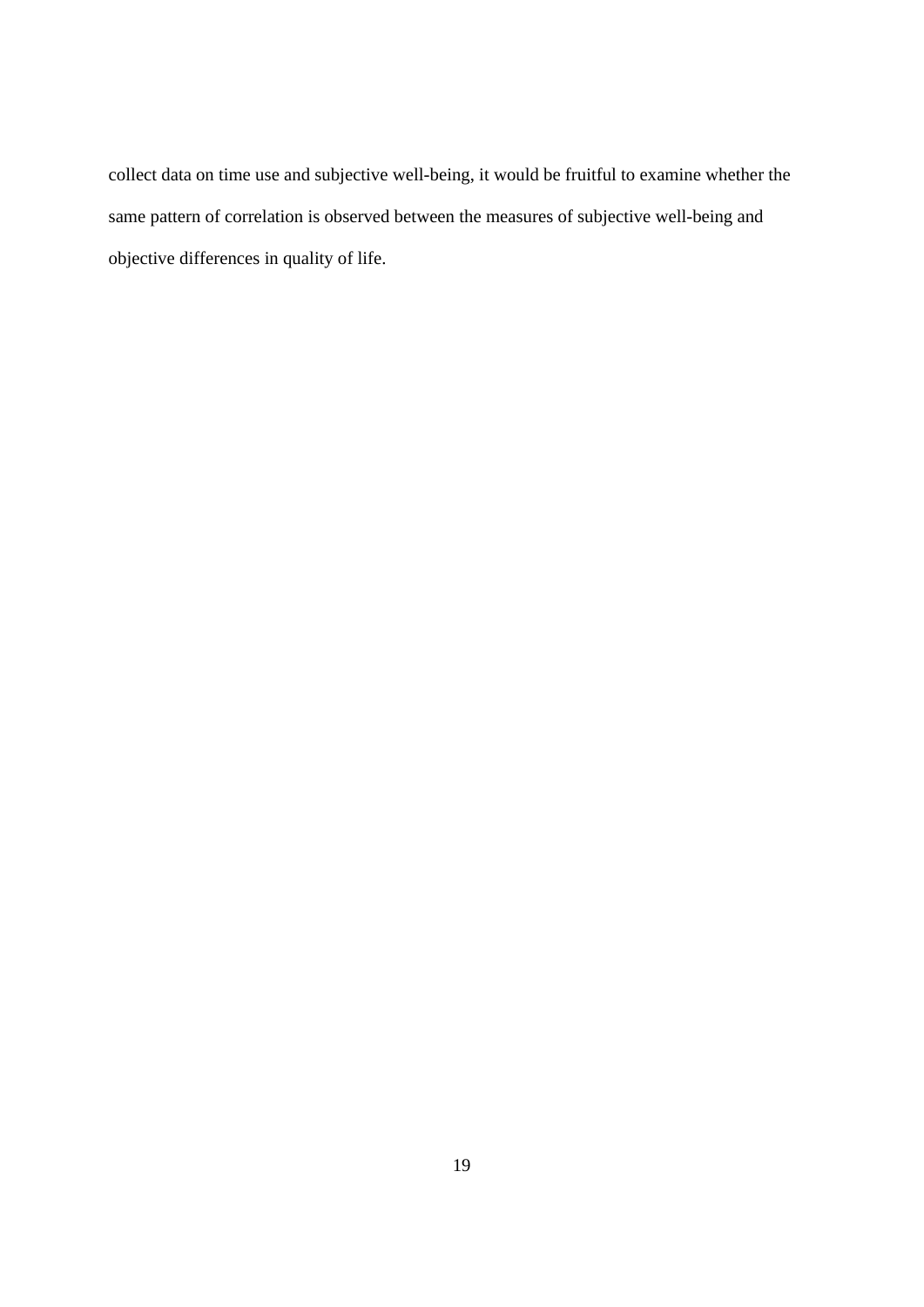#### **References**

Angner, E. (2010). Subjective Well-being. *Journal of Socio-Economics*, 39 (3), 361-368.

- Brülde, B. (2007). Happiness Theories of the Good Life. *Journal of Happiness Studies*, 8 (1), 15- 49.
- Cohen, J. (1988). *Statistical Power Analysis for the Behavioral Sciences,* Second Edition, Hillsdale, NJ: Lawrence Erlbaum Associates.
- Di Tella, R. & MacCulloch, R. (2006). Some Uses of Happiness Data in Economics. *Journal of Economic Perspectives,* 20 (1), 25-46.
- Dolan, P. & Metcalfe, R. (2012). Measuring Subjective Wellbeing: Recommendations on Measure for Use by National Governments. *Journal of Social Policy,* 41 (2), 409-427.
- Frey, B. S. & Stutzer, A. (2002). What Can Economists Learn from Happiness Research. *Journal of Economic Literature* 40 (2), 402-435.
- Gabriel, S. A., Mattey, J. P. & Wascher, W. L. (2003). Compensating Differentials and Evolution in the Quality-of-Life among U.S. States. *Regional Science and Urban Economics,* 33 (5), 619-649.
- Kahneman, D., Krueger, A.B., Schkade, D.A., Schwarz, N., & Stone, A.A. (2004a). Toward National Well-Being Accounts. *American Economic Review,* 94 (2), 429-434.
- Kahneman, D., Krueger, A.B., Schkade, D.A., Schwarz, N., & Stone, A.A. (2004b). A Survey Method for Characterizing Daily Life Experience: The Day Reconstruction Method. *Science,* 306 (5702), 1776-1780.
- Kahneman, D., Krueger, A.B., Schkade, D.A., Schwarz, N., & Stone, A.A. (2006). Would You Be Happier If You Were Richer? A Focusing Illusion. *Science,* 312 (5782), 1908-1910.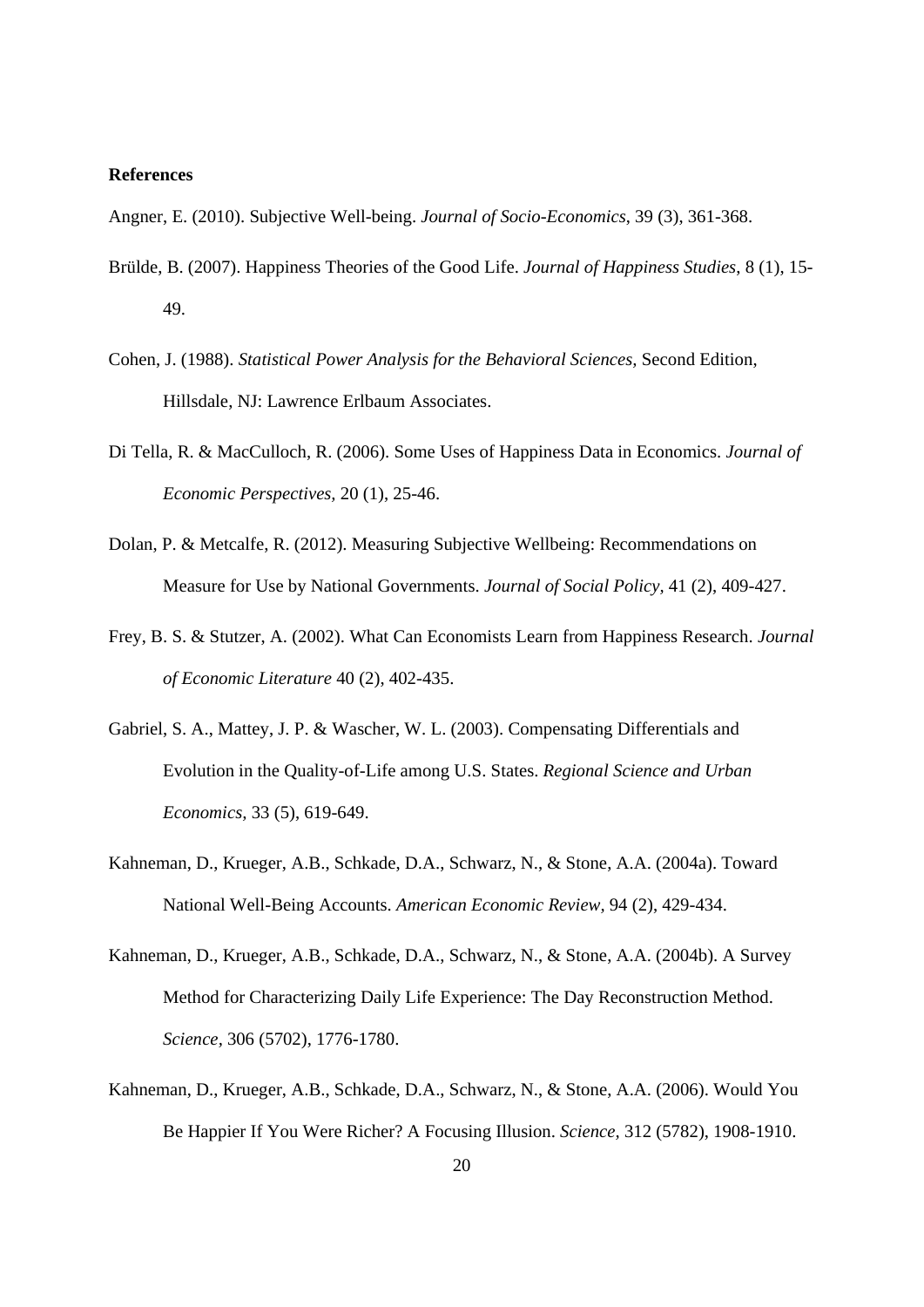- Kahneman, D., & Krueger, A.B. (2006). Developments in the Measurement of Subjective Wellbeing. *Journal of Economic Perspectives,* 20 (1), 3-24.
- Karlsson, N., Loewenstein, G., & McCafferty, J. (2004). The Economics of Meaning. *Nordic Journal of Political Economy,* 30 (1), 61-75.
- Knabe, A., Rätzel, S., Schöb, R., & Weimann, J. (2010). Dissatisfied with Life but Having a Good Day: Time-Use and Well-Being of the Unemployed. *Economic Journal,* 120 (547), 867-889.
- Krueger, A. B. (2007). Are We Having More Fun Yet? Categorizing and Evaluating Changes in Time Allocation. *Brookings Papers on Economic Activity,* 2007-2, 193-218.
- Krueger, A. B., Kahneman, D., Fischler, C., Schkade, D.A., Schwarz, N., & Stone, A.A. (2009). Time Use and Subjective Well-being in France and the U.S. *Social Indicators Research,* 93 (1), 7-18.
- Krueger, A. B., Kahneman, D., Schkade, D.A., Schwarz, N., & Stone, A.A. (2009). National Time Accounting: The Currency of Life, in Krueger, A. B., ed. *Measuring the Subjective Well-Being of Nations: National Accounts of Time Use and Well-Being*, 9-86, Chicago: University of Chicago Press.
- Layard, R. (2009). Well-Being Measurement & Public Policy, in Krueger, A. B., ed. *Measuring the Subjective Well-Being of Nations: National Accounts of Time Use and Well-Being*, 145-154, Chicago: University of Chicago Press.
- Loewenstein, G. (2009). That which Makes Life Worthwhile, in Krueger, A. B., ed. *Measuring the Subjective Well-Being of Nations: National Accounts of Time Use and Well-Being*, 87-106, Chicago: University of Chicago Press.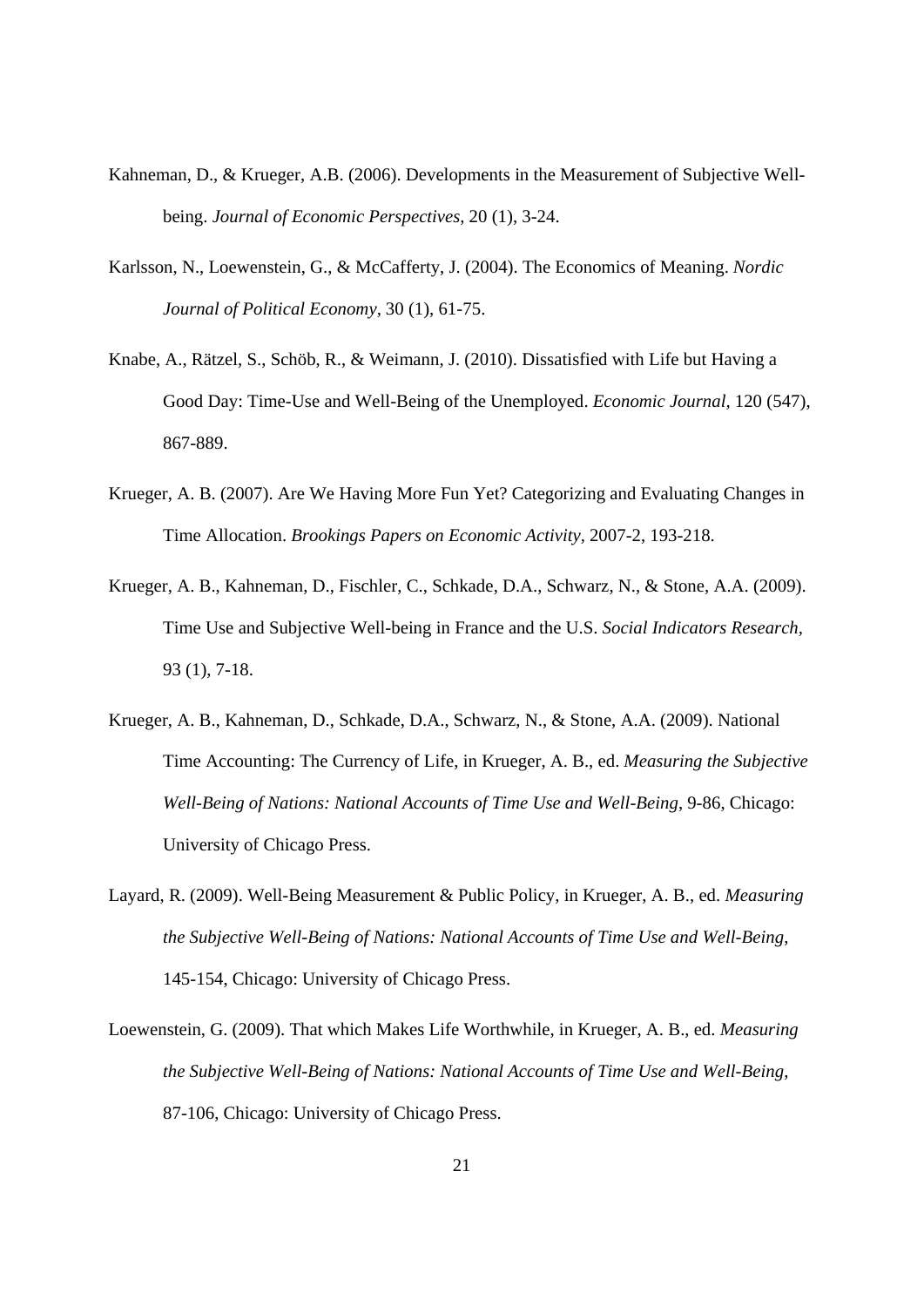- Oishi, S. & Diener, E. (2014). Residents of Poor Nations Have a Greater Sense of Meaning in Life Than Residents of Wealthy Nations. *Psychological Science*, 25 (2), 422-430.
- Oswald, A. J. & Wu, S. (2010). Objective Confirmation of Subjective Measures of Human Well-Being: Evidence from the U.S.A. *Science,* 327 (5965), 576-579.
- Schwarz, N. & Strack, F. (1999). Reports of Subjective Well-Being: Judgmental Process and Their Methodological Implications, in Kahneman, D., Diener, E., & Schwarz, N., eds. *Well-Being: The Foundations of Hedonic Psychology*, 61-84, New York: Russell Sage.
- Stiglitz, J. E., Sen, A., & Fitoussi, J. (2009). *Report by the Commission on the Measurement of Economic Performance and Social Progress*, OECD.
- White, M. P. & Dolan, P. (2009). Accounting for the Richness of Daily Activities. *Psychological Science,* 20 (8), 1000-1008.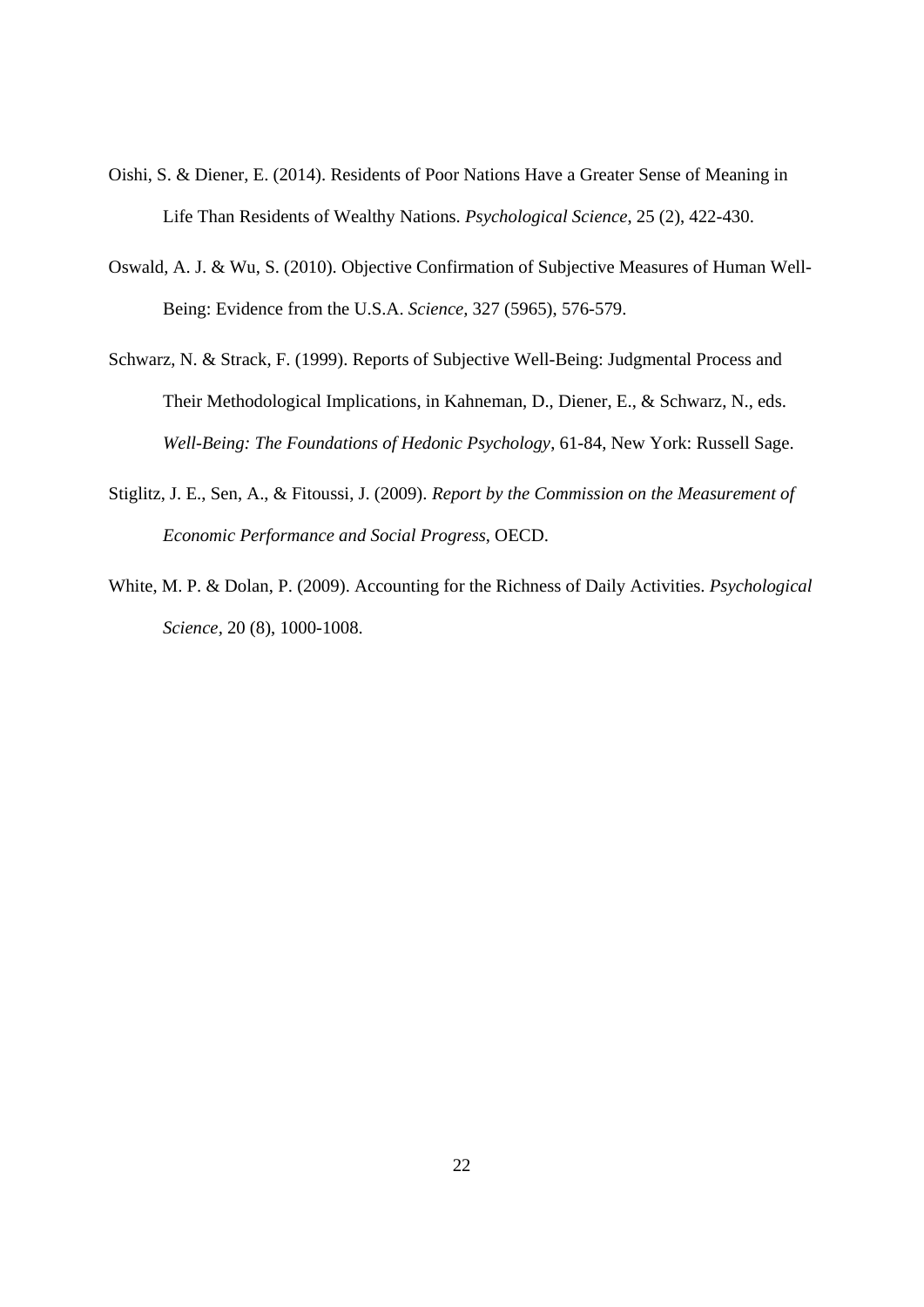|                                   | (1)                   | (2)         | (3)         |
|-----------------------------------|-----------------------|-------------|-------------|
| Coefficient                       | Unpleasant            | Net affect  | Meaningful  |
| Age                               | $0.010***$            | $-0.083***$ | $0.030***$  |
|                                   | (0.001)               | (0.007)     | (0.005)     |
| Age squared                       | $-0.000***$           | $0.001***$  | $-0.000***$ |
|                                   | (0.000)               | (0.000)     | (0.000)     |
| Female                            | $0.019***$            | 0.018       | $0.183***$  |
|                                   | (0.005)               | (0.038)     | (0.028)     |
| <b>Black</b>                      | $-0.022***$           | $0.371***$  | $0.530***$  |
|                                   | (0.008)               | (0.059)     | (0.042)     |
| Asian                             | 0.002                 | 0.055       | $0.282***$  |
|                                   | (0.014)               | (0.105)     | (0.079)     |
| Hispanic                          | 0.003                 | $0.188***$  | $0.411***$  |
|                                   | (0.008)               | (0.062)     | (0.043)     |
| Native American                   | $-0.045$              | $0.446**$   | $0.516***$  |
|                                   | (0.029)               | (0.227)     | (0.161)     |
| Other                             | $0.063**$             | $-0.145$    | $0.218*$    |
|                                   | (0.028)               | (0.199)     | (0.122)     |
| Some high school                  | $-0.007$              | 0.113       | $-0.042$    |
|                                   | (0.018)               | (0.143)     | (0.091)     |
| High school                       | $-0.013$              | 0.189       | $-0.061$    |
|                                   | (0.017)               | (0.130)     | (0.081)     |
| Some college                      | 0.000                 | 0.097       | $-0.144*$   |
|                                   | (0.017)               | (0.130)     | (0.081)     |
| College or more                   | $-0.015$              | 0.117       | $-0.348***$ |
|                                   | (0.017)               | (0.131)     | (0.083)     |
| Married                           | $-0.044***$           | $0.444***$  | $0.274***$  |
|                                   | (0.006)               | (0.043)     | (0.030)     |
| Partner                           | $-0.015$              | 0.117       | 0.112       |
|                                   | (0.014)               | (0.101)     | (0.079)     |
| Self-employed                     | 0.008                 | $-0.086$    | $0.126**$   |
|                                   | (0.010)               | (0.071)     | (0.050)     |
|                                   | $0.043***$            | $-0.360***$ | $-0.129**$  |
| Unemployed                        |                       |             |             |
|                                   | (0.012)<br>$0.038***$ | (0.084)     | (0.060)     |
| Not in labor force                |                       | $-0.301***$ | $-0.117***$ |
|                                   | (0.007)               | (0.053)     | (0.038)     |
| Interacting with anyone           | $-0.026***$           | $0.413***$  | $0.665***$  |
|                                   | (0.004)               | (0.030)     | (0.024)     |
| Family income missing             | $-0.069***$           | $0.345***$  | $-0.143$    |
|                                   | (0.018)               | (0.131)     | (0.090)     |
| Family income \$10,000-\$19,999   | $-0.025*$             | 0.097       | $-0.074$    |
|                                   | (0.015)               | (0.107)     | (0.071)     |
| Family income \$20,000-\$34,999   | $-0.050***$           | $0.227**$   | $-0.113*$   |
|                                   | (0.014)               | (0.099)     | (0.067)     |
| Family income \$35,000-\$49,999   | $-0.073***$           | $0.421***$  | $-0.195***$ |
|                                   | (0.014)               | (0.102)     | (0.070)     |
| Family income \$50,000-\$74,999   | $-0.077***$           | $0.392***$  | $-0.170**$  |
|                                   | (0.014)               | (0.099)     | (0.068)     |
| Family income \$75,000-\$99,999   | $-0.068***$           | $0.363***$  | $-0.185**$  |
|                                   | (0.015)               | (0.104)     | (0.073)     |
| Family income \$100,000-\$149,999 | $-0.076***$           | $0.439***$  | $-0.249***$ |
|                                   | (0.015)               | (0.104)     | (0.075)     |
| Family income \$150,000 and over  | $-0.083***$           | $0.424***$  | $-0.360***$ |

# **Table 1 Coefficients of Episode Regressions**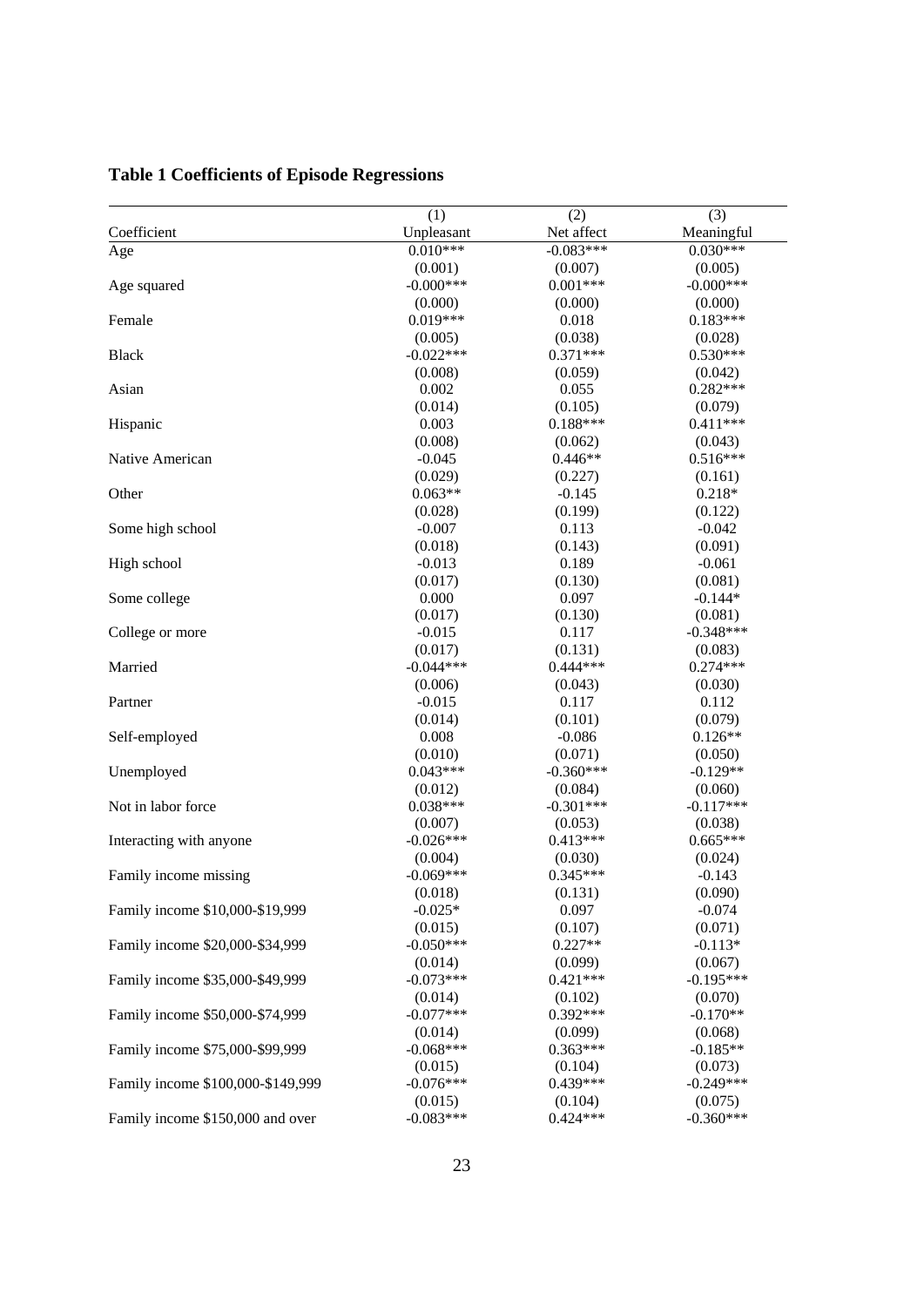|                        | (0.016)     | (0.110)     | (0.080)    |
|------------------------|-------------|-------------|------------|
| Holiday                | $-0.063***$ | $0.496***$  | $0.364***$ |
|                        | (0.016)     | (0.127)     | (0.095)    |
| Monday                 | $0.049***$  | $-0.395***$ | $-0.032$   |
|                        | (0.010)     | (0.071)     | (0.050)    |
| Tuesday                | $0.036***$  | $-0.305***$ | 0.023      |
|                        | (0.010)     | (0.068)     | (0.050)    |
| Wednesday              | $0.050***$  | $-0.428***$ | 0.055      |
|                        | (0.010)     | (0.067)     | (0.049)    |
| Thursday               | $0.042***$  | $-0.313***$ | $-0.012$   |
|                        | (0.010)     | (0.068)     | (0.051)    |
| Friday                 | $0.027***$  | $-0.276***$ | $-0.042$   |
|                        | (0.009)     | (0.068)     | (0.050)    |
| Saturday               | 0.010       | $-0.056$    | 0.001      |
|                        | (0.007)     | (0.052)     | (0.038)    |
| Constant               | 0.016       | 4.386***    | 2.888***   |
|                        | (0.030)     | (0.223)     | (0.160)    |
| Number of observations | 35,899      | 35,899      | 35,899     |
| R-squared              | 0.023       | 0.038       | 0.060      |

Note: Robust standard errors are in parentheses. The regressions also include eleven month dummies. \* Statistically significant at the .10 level; \*\* Statistically significant at the .05 level; \*\*\* Statistically significant at the .01 level.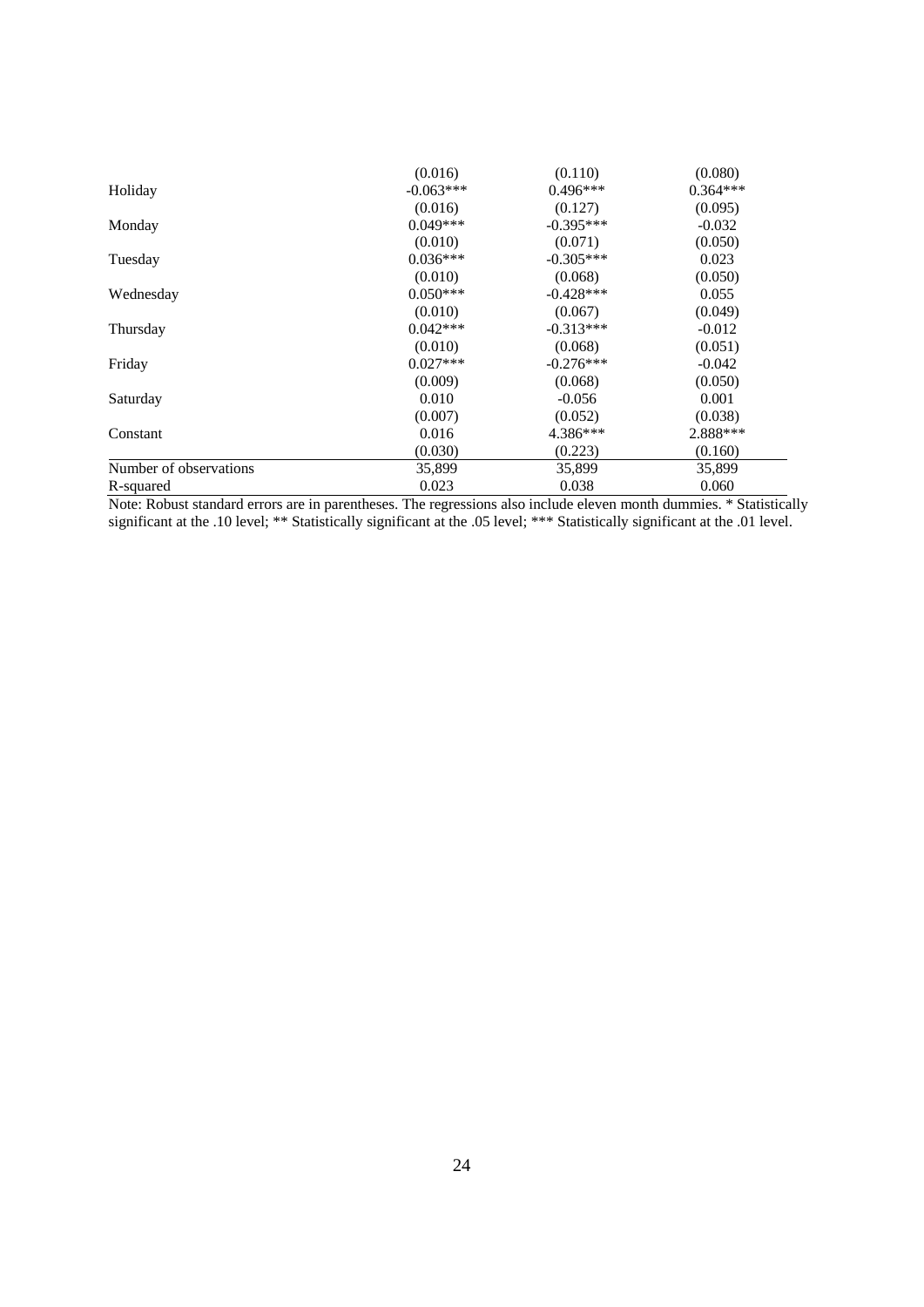#### **Table 2 Spearman's Rank Correlation among State-level Measures of Well-Being, Individual Characteristics Controlled For**

|                   | U-index     | Net affect | Meaningfulness | Life satisfaction | Ranking |
|-------------------|-------------|------------|----------------|-------------------|---------|
| $U$ -index        |             |            |                |                   |         |
| Net affect        | $-0.789***$ |            |                |                   |         |
| Meaningfulness    | $-0.333**$  | $0.351**$  |                |                   |         |
| Life satisfaction | $-0.182$    | 0.126      | 0.119          |                   |         |
| Ranking           | 0.072       | $-0.133$   | $-0.407***$    | $-0.486***$       |         |

Note: Only fifty states, excluding DC, are included because the quality-of-life ranking does not include DC. \* Statistically significant at the .10 level; \*\* Statistically significant at the .05 level; \*\*\* Statistically significant at the .01 level.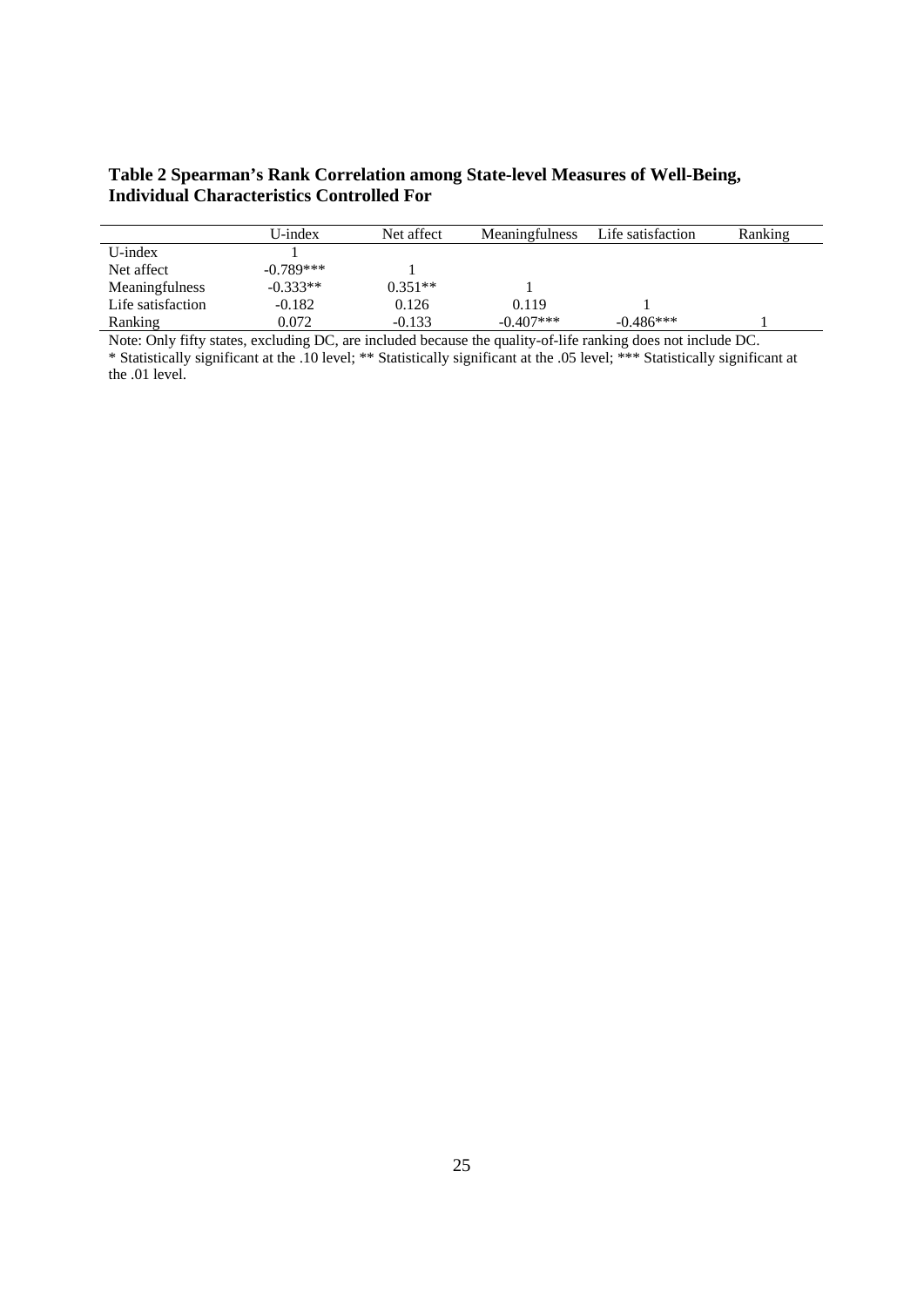#### **Table 3 Spearman's Rank Correlation among State-level Measures of Well-Being, Individual Characteristics, Activities, and Duration Controlled For**

|                   | $U$ -index  | Net affect | <b>Meaningfulness</b> | Life satisfaction | Ranking |
|-------------------|-------------|------------|-----------------------|-------------------|---------|
| U-index           |             |            |                       |                   |         |
| Net affect        | $-0.725***$ |            |                       |                   |         |
| Meaningfulness    | $-0.288**$  | $0.264*$   |                       |                   |         |
| Life satisfaction | $-0.183$    | 0.049      | 0.203                 |                   |         |
| Ranking           | 0.039       | $-0.092$   | $-0.378***$           | $-0.486***$       |         |

Note: Only fifty states, excluding DC, are included because the quality-of-life ranking does not include DC. \* Statistically significant at the .10 level; \*\* Statistically significant at the .05 level; \*\*\* Statistically significant at the .01 level.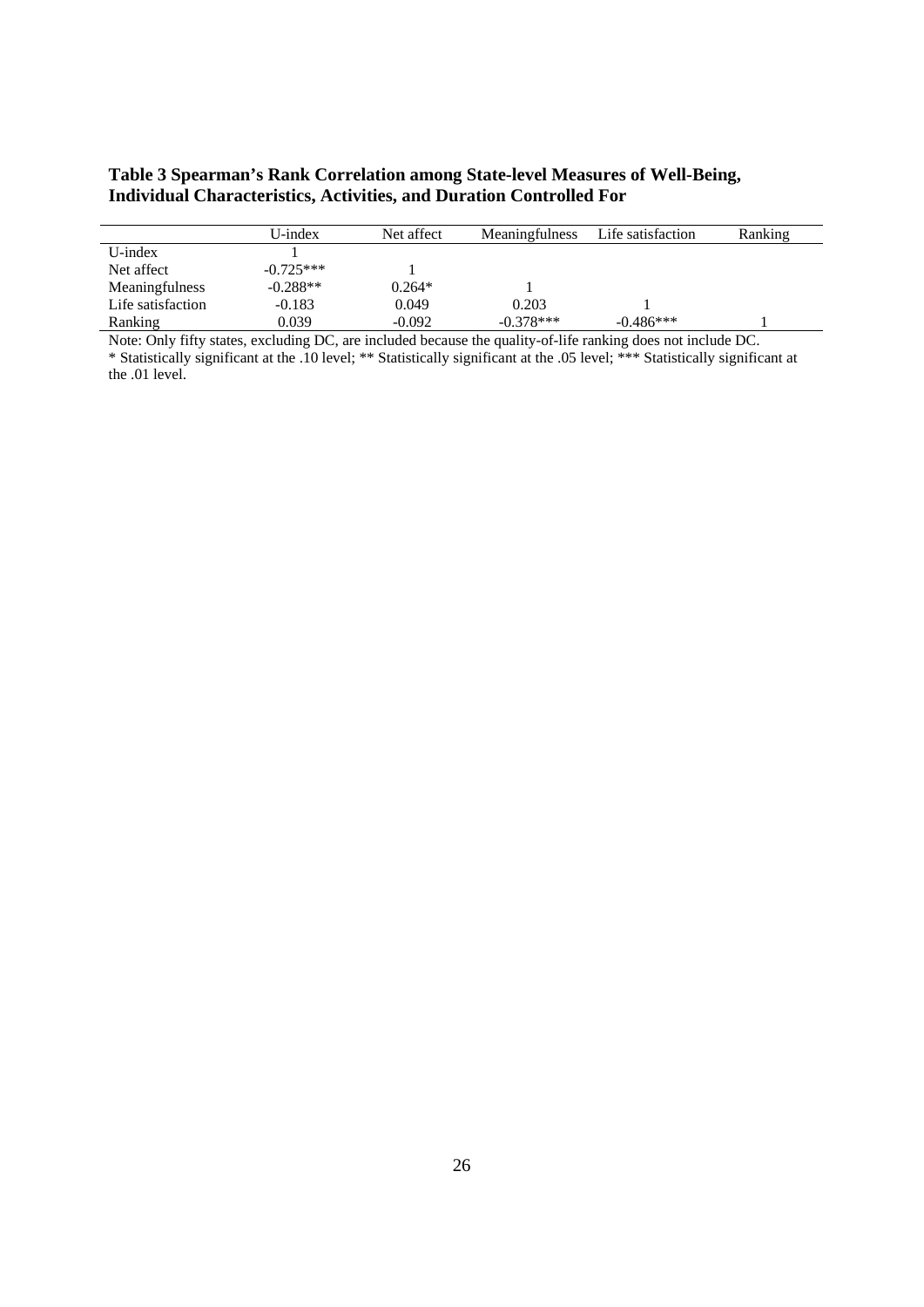#### **Table 4 Spearman's Rank Correlation among State-level Measures of Well-Being, Individual Characteristics Controlled For, Same Affect and Meaningfulness Residuals for the Same Episode**

|                   | U-index     | Net affect | Meaningfulness | Life satisfaction | Ranking |
|-------------------|-------------|------------|----------------|-------------------|---------|
| $U$ -index        |             |            |                |                   |         |
| Net affect        | $-0.962***$ |            |                |                   |         |
| Meaningfulness    | 0.153       | $-0.079$   |                |                   |         |
| Life satisfaction | $-0.144$    | 0.209      | 0.157          |                   |         |
| Ranking           | $-0.107$    | 0.051      | $-0.213$       | $-0.486***$       |         |

Note: Only fifty states, excluding DC, are included because the quality-of-life ranking does not include DC. \* Statistically significant at the .10 level; \*\* Statistically significant at the .05 level; \*\*\* Statistically significant at the .01 level.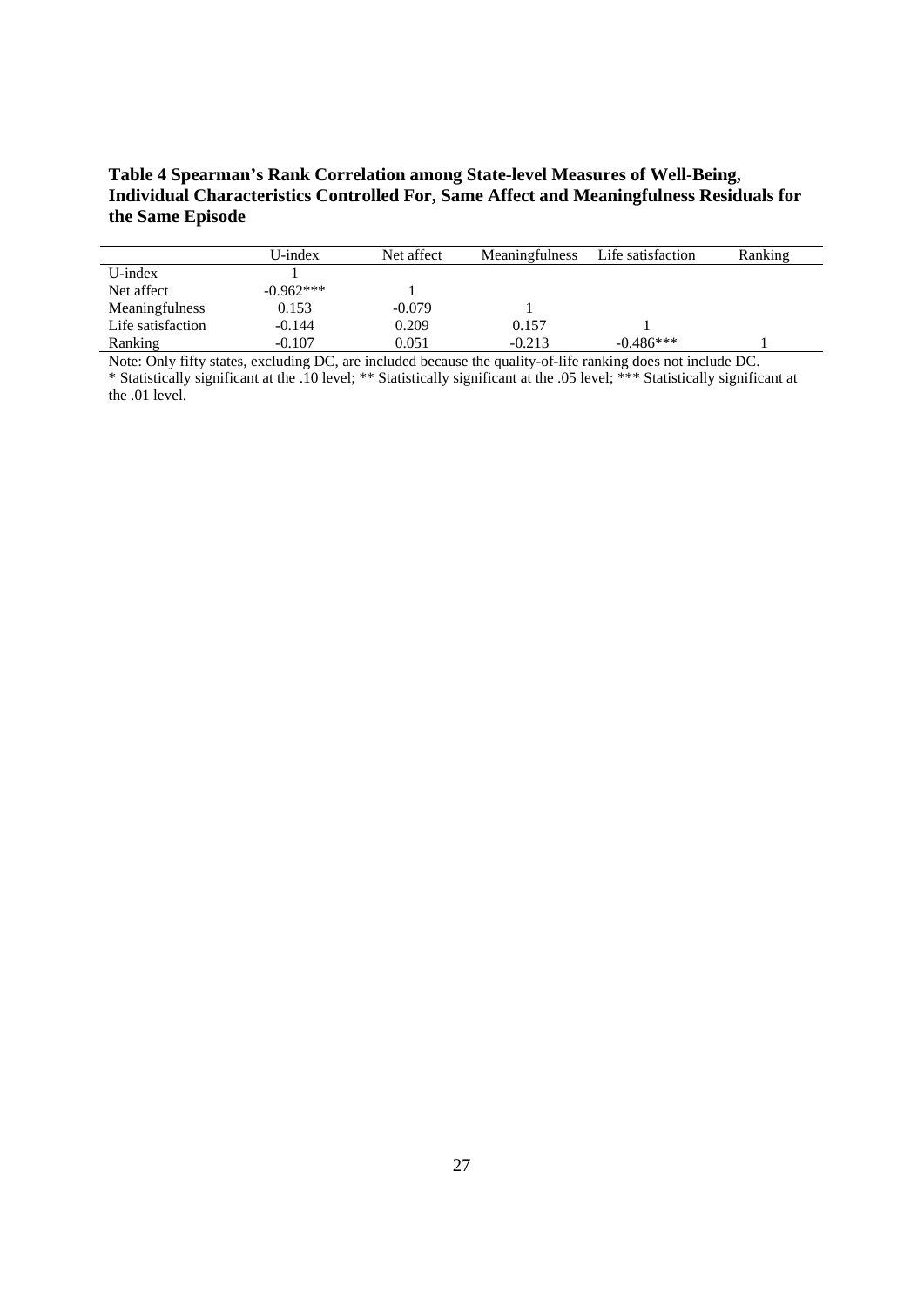# **Appendix**

### **Table A1 Quality-of-Life Ranks by State, 1990**

| <b>State</b>  | Quality-of-life rank | <b>State</b>   | Quality-of-life rank |
|---------------|----------------------|----------------|----------------------|
| Alabama       | 26                   | Montana        | 4                    |
| Alaska        | 23                   | Nebraska       | 16                   |
| Arizona       | 20                   | Nevada         | 29                   |
| Arkansas      | 3                    | New Hampshire  | 43                   |
| California    | 42                   | New Jersey     | 47                   |
| Colorado      | 34                   | New Mexico     | 14                   |
| Connecticut   | 32                   | New York       | 50                   |
| Delaware      | 30                   | North Carolina | 17                   |
| Florida       | 10                   | North Dakota   | 6                    |
| Georgia       | 36                   | Ohio           | 33                   |
| Hawaii        | 38                   | Oklahoma       | 21                   |
| Idaho         | 5                    | Oregon         | 22                   |
| Illinois      | 48                   | Pennsylvania   | 35                   |
| Indiana       | 44                   | Rhode Island   | 12                   |
| Iowa          | 15                   | South Carolina | 18                   |
| Kansas        | 19                   | South Dakota   | 2                    |
| Kentucky      | 24                   | Tennessee      | 28                   |
| Louisiana     | 8                    | Texas          | 25                   |
| Maine         | 9                    | Utah           | 39                   |
| Maryland      | 45                   | Vermont        | 13                   |
| Massachusetts | 27                   | Virginia       | 31                   |
| Michigan      | 49                   | Washington     | 41                   |
| Minnesota     | 46                   | West Virginia  | 11                   |
| Mississippi   | 7                    | Wisconsin      | 37                   |
| Missouri      | 40                   | Wyoming        |                      |

Source: Table 3 of Gabriel, Mattey, and Wascher (2003, pp. 635-636).